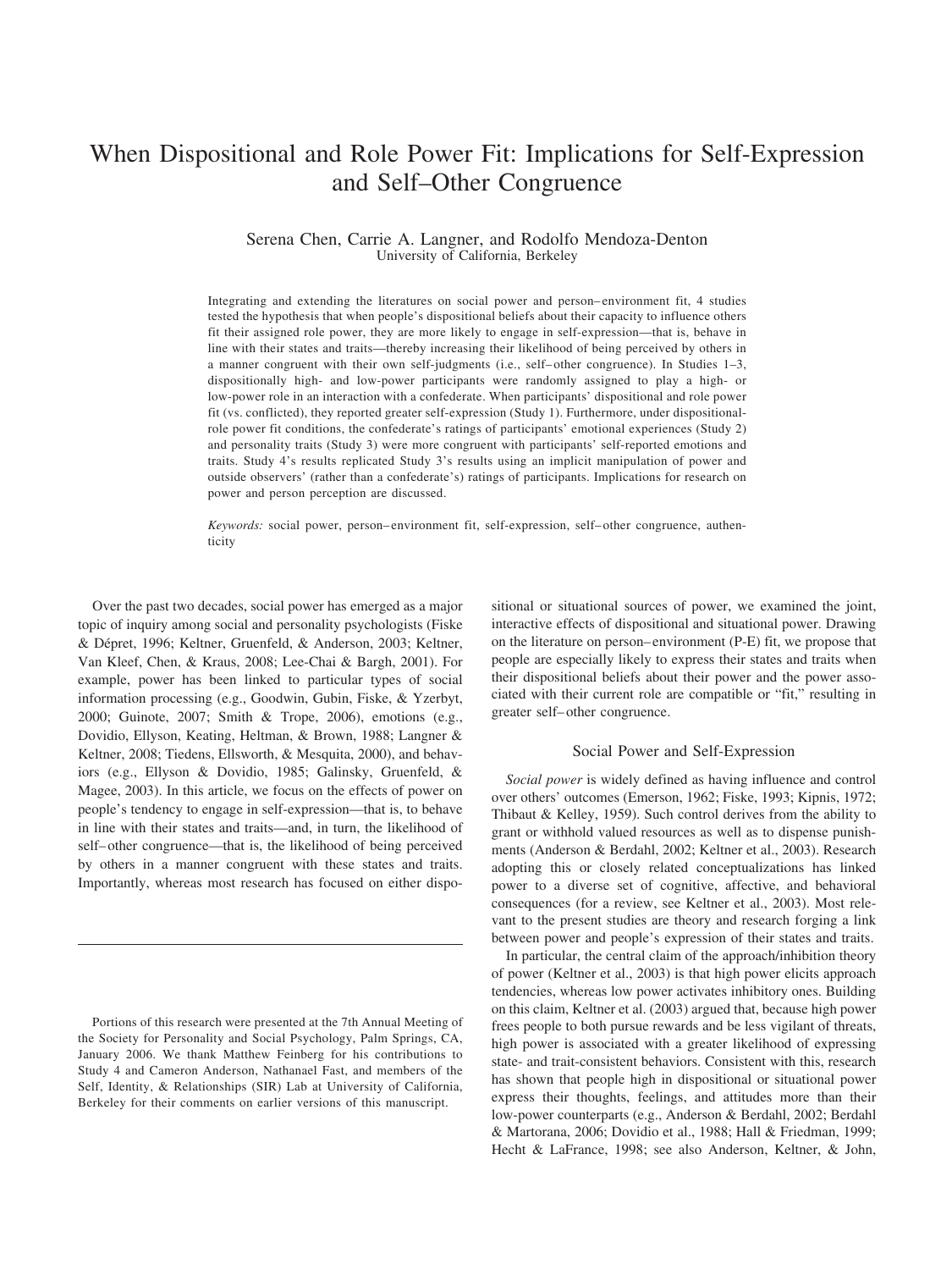2003). High power has also been linked to a greater tendency to act in line with one's goals (Chen, Lee-Chai, & Bargh, 2001; Galinsky et al., 2003, Experiment 2). As a final example, members of high-power groups exhibit more behavioral variability than members of low-power groups, suggesting that high power is associated with being able to act in idiosyncratic ways rather than in ways dictated by group norms and expectations (Guinote, Judd, & Brauer, 2002).

In most of the above studies, as with the majority of recent research on power, power has been operationalized in *either* dispositional *or* situational terms. Examples of power-related dispositions include trait dominance (Mast & Hall, 2003; Operario & Fiske, 2001) and a generalized sense of power (Anderson & Galinsky, 2006), whereas examples of situational power include a person's current role or position vis-à-vis another person (Overbeck & Park, 2001), or physical cues in the environment that prime the concepts of high or low power (Chen et al., 2001). The present studies depart from such research by explicitly focusing on the *joint* effects of dispositional and situational power. More specifically, guided by the literature on P-E fit, we compared conditions in which one's dispositional and situational power fit versus conditions in which there was a lack of fit.

# P-E Fit

Across a strikingly broad literature, P-E fit has been conceptualized in terms of the match between people's trait dispositions and work settings (Holland, 1985, 1996) or social roles (Pervin, 1968, 1987; Roberts & Donahue, 1994), their values and organizational cultures (Chatman, 1989), and their ideological beliefs and institutional environments (van Laar, Sidanius, Rabinowitz, & Sinclair, 1999)—to name but a few examples. In the present studies, we conceptualized P-E fit in terms of the fit between people's dispositional beliefs about their capacity to influence others, on the one hand, and the high- and low-power roles they are asked to occupy, on the other hand. We assumed that although people may be drawn to roles that fit their dispositions (e.g., Caspi & Bem, 1990; Haley & Sidanius, 2005; Newcomb, 1943), the realities of life usually dictate that dispositionally high- and low-power people have to assume a mix of high- and low-power roles. To illustrate, a dispositionally high-power graduate student may prefer and sometimes find her- or himself in a high-power role, such as when giving orders to her or his research assistants, but other times this same student is forced to occupy a low-power role, such as when meeting with her or his department chair or faculty advisor. Conversely, a dispositionally low-power son of a corporate magnate might typically shun opportunities to assume positions of power in his father's company, preferring low-power roles that better suit his power-related dispositions, only to find himself thrust into power when his father falls ill. Hence, sometimes our roles fit our power-related dispositions, but other times we find ourselves in roles that result in a lack of dispositional-role power fit.

P-E fit has been associated with a host of consequences, including job satisfaction (Rounds, Dawis, & Lofquist, 1987), organizational commitment (Chatman, 1991), work-related adjustment (Lachterman & Meir, 2004), and academic achievement (van Laar et al., 1999). Especially germane to the present studies is research by Bettencourt and Sheldon (2001), suggesting a link between P-E fit and self-expression. These researchers hypothesized that social roles offer people the opportunity to satisfy a variety of psychological needs, including autonomy, which was defined in terms of self-reported self-expression. They reasoned that enacting a social role can satisfy autonomy needs to the degree that the dictates and expectations associated with the role correspond to one's personal characteristics. Such correspondence allows people to express themselves—that is, to act in accordance with their personal beliefs and values. Supporting this reasoning, one of their studies found that greater fit between people's self-reported traits, on the one hand (e.g., cooperative), and the traits required by an assigned group role, on the other hand (e.g., moderator role in a group discussion), was associated with higher participant reports of selfexpression in the role.

# Dispositional-Role Power Fit: Implications for Self-Expression and Self–Other Congruence

The present research extends this prior work on P-E fit and selfexpression in several important respects. First, to the best of our knowledge, our studies are the first to examine the effects of *power*related fit on self-expression. Second, we capitalized on the notion that, although roles usually come with a basic set of requirements, people "improvise and personalize" how they carry out these roles (Bettencourt & Sheldon, 2001, p. 1132). In other words, roles leave room for expressing the self in ways that go beyond their requirements. To illustrate, two bosses may meet the requirements of their role equally, but one boss might be very imaginative—a trait not necessarily linked to the boss role—in her or his problem solving, whereas the other always comes up with very conventional solutions to problems. Hence, we assessed the impact of P-E fit on the expression of self attributes extending beyond the characteristic (i.e., power) forming the basis of fit. Finally, the present studies extend past work by proposing not only that people express their states and traits more under P-E fit circumstances but also that this results in a greater likelihood of self– other congruence (Funder & Colvin, 1997)—that is, a greater likelihood that people will be perceived by others in a manner congruent with their self-reported states and traits.

The present research also advances existing work on social power and self-expression. By explicitly examining the joint, interactive effects of dispositional and situational power, we are proposing that the fit between dispositional and situational power may have qualitatively different effects than would be predicted on the basis of a person's (high or low) level of power alone—the kind of prediction that has been the focus of most past research on power and self-expression (e.g., Chen et al., 2001; Galinsky et al., 2003). Thus, we hypothesize that self-expression and self– other congruence will be greater when there is a match between one's dispositional and role power—regardless of whether this match is based on high levels of both dispositional and role power or low levels of both. This P-E fit hypothesis sits well with growing recognition of Person  $\times$  Situation interactions in behavioral expression and coherence (e.g., Mendoza-Denton & Mischel, 2007; Mischel & Shoda, 1995, 2008).

A small number of studies, in fact, offer support for the potential utility of examining the joint impact of power-related aspects of the person and power-related aspects of his or her environment. Specifically, research examining the fit between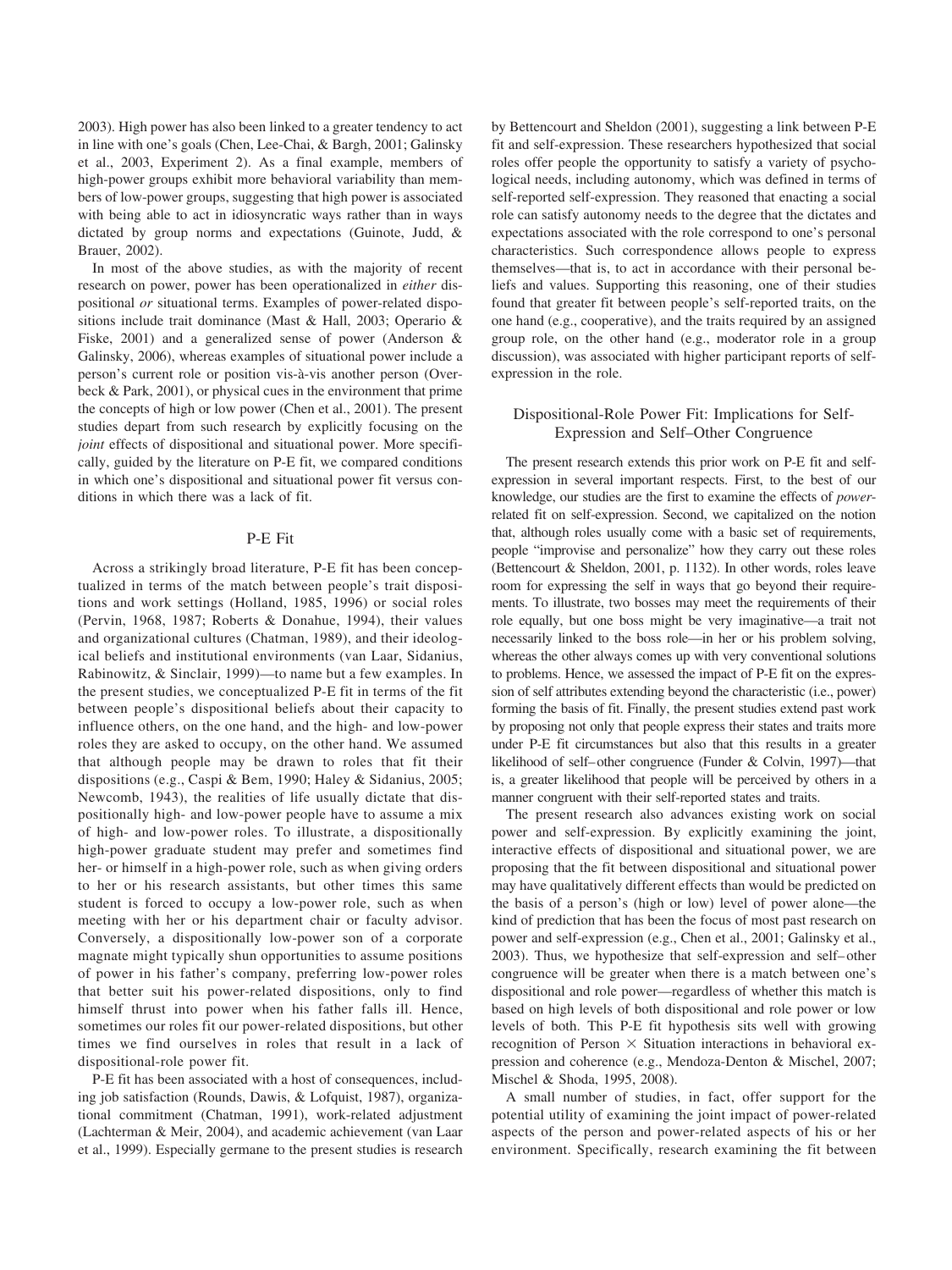people's hierarchy-related beliefs and their institutional environments has shown that grade-point averages and expectations of academic success are higher when college students' antiegalitarian beliefs fit the goals and values underlying their majors (Sidanius, van Laar, Levin, & Sinclair, 2003; van Laar et al., 1999). Along similar lines, students who score high on conservatism fare better in courses that promote hierarchy differences relative to those that do not (Kemmelmeier, Danielson, & Basten, 2005).

Other work has shown that fit or match between one's baseline level of testosterone—a hormone associated with dominanceseeking behavior—and the status of one's current position has various consequences, such as better cognitive performance (e.g., Josephs, Sellers, Newman, & Mehta, 2006) and lower blood pressure (Newman, Sellers, & Josephs, 2005). For example, lowtestosterone individuals did worse on a Graduate Record Examination (GRE) when assigned to a (mismatching) high-status position vis-à-vis a fellow participant relative to when they were in a (matching) low-status position (Josephs et al., 2006). Together, the above studies suggest that the experience of dispositional-role power fit may have unique effects on self-expression and self– other congruence, independent of the approach-related influence of high power on these outcomes that has been shown in prior work (e.g., Keltner et al., 2003).

#### Overview of Hypotheses and Studies

Across four studies, we tested the overarching hypothesis that when people are in a high- or low-power role that fits their dispositional beliefs about their capacity to influence others, such fit leads them to express a wide array of their states and traits, thus enhancing their likelihood of being perceived by others in a manner congruent with their self-judgments. Conversely, when people are assigned to a role that conflicts with their dispositional beliefs about their capacity to influence others, this conflict should negatively impact self-expression and self– other congruence. Thus, just as a dispositionally high-power graduate student is more apt to express her or his states and traits, and hence to have these states and traits perceived by others, when giving rather than receiving orders, a dispositionally low-power student is more likely to engage in self-expression and to be perceived in a manner congruent with his or her self-judgments when receiving rather than giving orders.

In Studies 1–3, we assessed participants' dispositional power and then randomly assigned them to play a high- or low-power role in an interaction with a confederate, who played the complementary role. Dispositional power was assessed with the Personal Sense of Power scale (Anderson & Galinsky, 2006; Anderson, John, & Keltner, 2007), which taps perceptions of one's capacity to influence others. In Study 1, we examined the impact of dispositional-role power fit on self-reports of selfexpression. We then tested the impact of dispositional-role power fit on self– other congruence in Studies 2 and 3—that is, having one's emotional experiences (Study 2) and personality traits (Study 3) judged by others in a manner congruent with one's self-reported emotions and traits. Finally, in Study 4 we once again examined the impact of dispositional-role power fit on self– other congruence but used an implicit manipulation of

role power and relied on the ratings of multiple outside observers rather than a single confederate.

We explicitly hypothesized that dispositional-role power fit effects should emerge on dimensions extending beyond power, the basis of fit in our studies. However, an important caveat is that our ability to observe fit effects on dimensions *related* to the basis of fit may depend on the strength of the role people are asked to play. Roles that are highly structured and defined may function as "strong situations," or situations that leave little room for behavioral variation (Mischel, 1973; Snyder & Ickes, 1985). Accordingly, such roles should decrease the likelihood of finding fit effects on self-expression and self– other congruence for role-related dispositional dimensions. Conversely, role manipulations that are less structured and constraining may function like "weak situations," ones that leave room for individual differences to emerge and that therefore allow for the detection of fit effects across a variety of dispositional dimensions, including role-related ones. Hence, a somewhat paradoxical effect is likely to emerge when people's dispositions fit strong roles: There should be a decreased likelihood of obtaining fit effects on self-expression and self– other congruence for dispositional dimensions *related* to the basis of fit, but there should be an increased likelihood of fit effects on dispositional dimensions *unrelated* to the basis of fit. In contrast, when the basis of fit involves a weaker role, fit effects should be detectable for dispositional dimensions related to the basis of fit, and thus self-expression and self– other congruence should be equally high for fit-related and fit-unrelated dispositional dimensions.

The present studies allowed us to address the above ideas. Specifically, we expected that the role-power manipulations of Studies 1–3—which asked participants to engage in a highly structured role-play interaction with a confederate—would function as a strong situation in that they essentially forced all participants, regardless of their standing on power-related dispositions, to behave either as a powerful superior or a powerless subordinate. As such, fit effects on self-expression and self– other congruence specifically for dimensions related to power, the basis of fit, should be harder to observe in these studies. In contrast, we used an implicit role-power manipulation in Study 4, intended to be less constraining and directive. As such, we expected this manipulation to function like a 'weak' situation, allowing us to detect fit effects on self-expression and self– other congruence even for dimensions related to power.

# Study 1

As an initial step, we aimed in Study 1 to conceptually replicate Bettencourt and Sheldon's (2001, Study 5) finding that self-reports of self-expression are greater to the degree that there is fit between one's dispositions and assigned role, while also extending this initial finding into the realm of power. We hypothesized that self-expression would be greater under dispositional-role power fit conditions (high dispositional/high role, low dispositional/low role) relative to conditions in which dispositional and role power conflicted (high dispositional/low role, low dispositional/high role).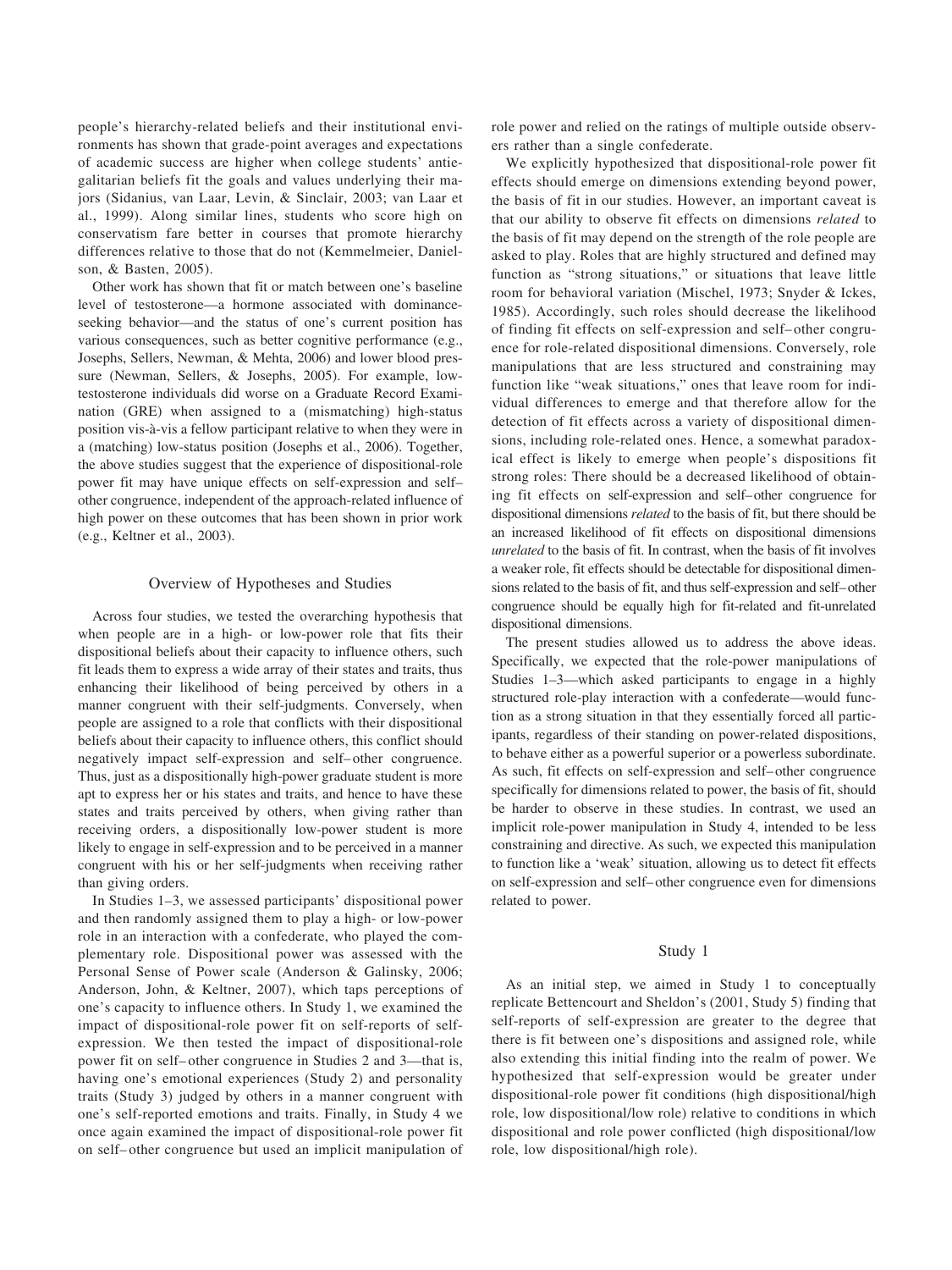# *Method*

# *Participants*

Ninety undergraduates (67 women, 23 men) enrolled in psychology courses received course credit for their participation.<sup>1</sup> Participants were run individually but were led to believe that the confederate with whom they interacted during the study was another participant.

#### *Procedure*

The laboratory room contained two tables, one pushed against a side wall with a single chair facing the wall and the other situated in the center of the room with a chair on either side. The latter table was arranged to resemble an office desk, with one chair facing outward (i.e., where the owner of the desk would typically sit), and the other facing inward (i.e., where someone meeting with the desk owner would sit). The outward-facing chair had armrests and was noticeably larger than the armless, inward-facing one. Upon their arrival, participants were directed to sit at the side table. The experimenter then explained that the study examined "everyday social interactions." Participants were told that they would first fill out a preinteraction questionnaire and then engage in an interaction with a partner, ostensibly a fellow participant. They were further told that after the interaction, they would fill out another questionnaire. The experimenter then gave participants the preinteraction questionnaire to complete.

Afterward, participants were told that they were randomly assigned to play the role of either the owner of an art gallery (high-power role) or the owner's assistant (low-power role) in the upcoming interaction (e.g., Hall, Horgan, & Carter, 2002; Mast & Hall, 2004). In the owner-role condition, participants were asked to imagine they were considering the assistant for a promotion and thus would ask the assistant to help them choose some artwork for the gallery as a means of evaluating the assistant's ideas and judgment about art. Participants were further told that they would be given several pieces of art to evaluate and that their task would be to choose the best one for the gallery using input from their assistant in any way they wished. Finally, owner participants were told they would be given a form to evaluate their assistant after the interaction.

In the assistant-role condition, the experimenter told participants that, as the owner, the other participant was considering them for a promotion and so would ask them to help choose some artwork as a way to evaluate their judgment about art. Assistant participants were then told that they would be given several art pieces to evaluate and that the owner would choose the best one using their input in any way she wished. Finally, the owner would evaluate them after the interaction.

At this point, participants were casually directed to move to the larger chair behind the office desk if assigned to the owner role, and to the smaller chair if in the assistant role. Research has shown that seating position in an office setting can unobtrusively signal high and low power (Chen et al., 2001). The experimenter then brought the alleged other participant into the room and seated her in the chair across from the participant. Deliberately in the presence of both the participant and confederate, the experimenter then turned to the owner (participant or confederate) and said:

As the gallery owner, you are in control of the interaction—so you can direct it in any way you see fit. Afterward, the two of you will be separated and you will evaluate the assistant. You will also have the power to determine whether or not he/she is given a promotion.

To the assistant, the experimenter reiterated: "As the assistant, your goal is to help the owner choose the best piece of art. You should provide whatever input you are asked to provide and do whatever the owner asks you to do." The experimenter then purposefully handed the owner a book containing the eight pieces of art that were to be discussed and then left the room so the interaction could begin.

The confederate (always the same female research assistant), who was naive to participants' dispositional power, adhered to a set of guidelines for each role. When playing the assistant, she waited for the participant to initiate the discussion and never gave an opinion until asked for one, at which point she voiced either tentative opinions (e.g., "I'm not sure") or tended to agree with the participant's opinions. If the participant asked how she wanted to proceed with the discussion, the confederate deflected the question and put the decision back on the participant (e.g., "I'm not really sure, what do you think is best?"). In contrast, when playing the owner, the confederate always initiated the discussion (e.g., "So, let's take a look at the paintings"). She also stated confident opinions on each painting before the participant had a chance (e.g., "This painting could definitely work") and then asked the participant for his or her opinion in a way suggesting he or she was being evaluated (e.g., "So, what would you say about this painting?"). Finally, the confederate was noncommittal in response to the participant's opinions, neither praising nor derogating them (e.g., "Hmm . . . that's interesting").

Lastly, the confederate displayed nonverbal cues that were role consistent. Research indicates that physical expansion conveys dominance, whereas physical constriction signals submissiveness (Tiedens & Fragale, 2003). Thus, the confederate sat with her legs together, hands tucked into her lap, and slouching slightly when in the assistant role, whereas in the owner role, she leaned back in her chair, spread her arms along the armrests of her chair, and propped one ankle up on her other leg so that her knee protruded beyond the edge of her chair.

After 8 min, the experimenter returned and asked the owner which art piece was chosen. The participant and confederate were then each given a postinteraction questionnaire in an envelope. The experimenter assured them that their responses would be kept private from one another and told them to put their questionnaire back into the envelope when they were done to further assuage confidentiality concerns. The participant was then told to remain

 $<sup>1</sup>$  Neither the age nor the ethnicity of the participants in this or any of the</sup> other studies was recorded. However, the average age of a large sample of participants  $(N = 621)$  comparable to the samples used in the present studies was 19.86 years old  $(SD = 3.49)$ . The distribution of self-identified ethnicity in this sample was as follows: 1.3% African American/Black, 15.3% Asian American/Asian, 16.3% Chinese, 3.1% Filipino, 2.3% Indian, 4.9% Korean, 1.3% Japanese, .3% Pacific Islander, .3 % Pakistani, 3.6% Taiwanese, 2.6% Vietnamese, 30.5% European American/White, 2.1% Eastern European (e.g., Polish, Czech, Slavic), 3.8% Western European (e.g., English, German, Italian, Irish), 2.5% Middle Eastern (e.g., Arab, Persian, Israeli), 2.6% Latino/Hispanic, 4.6% Mexican American/ Chicano/a, .2% Cuban American, and .2% Puerto Rican, and 2.1% "other."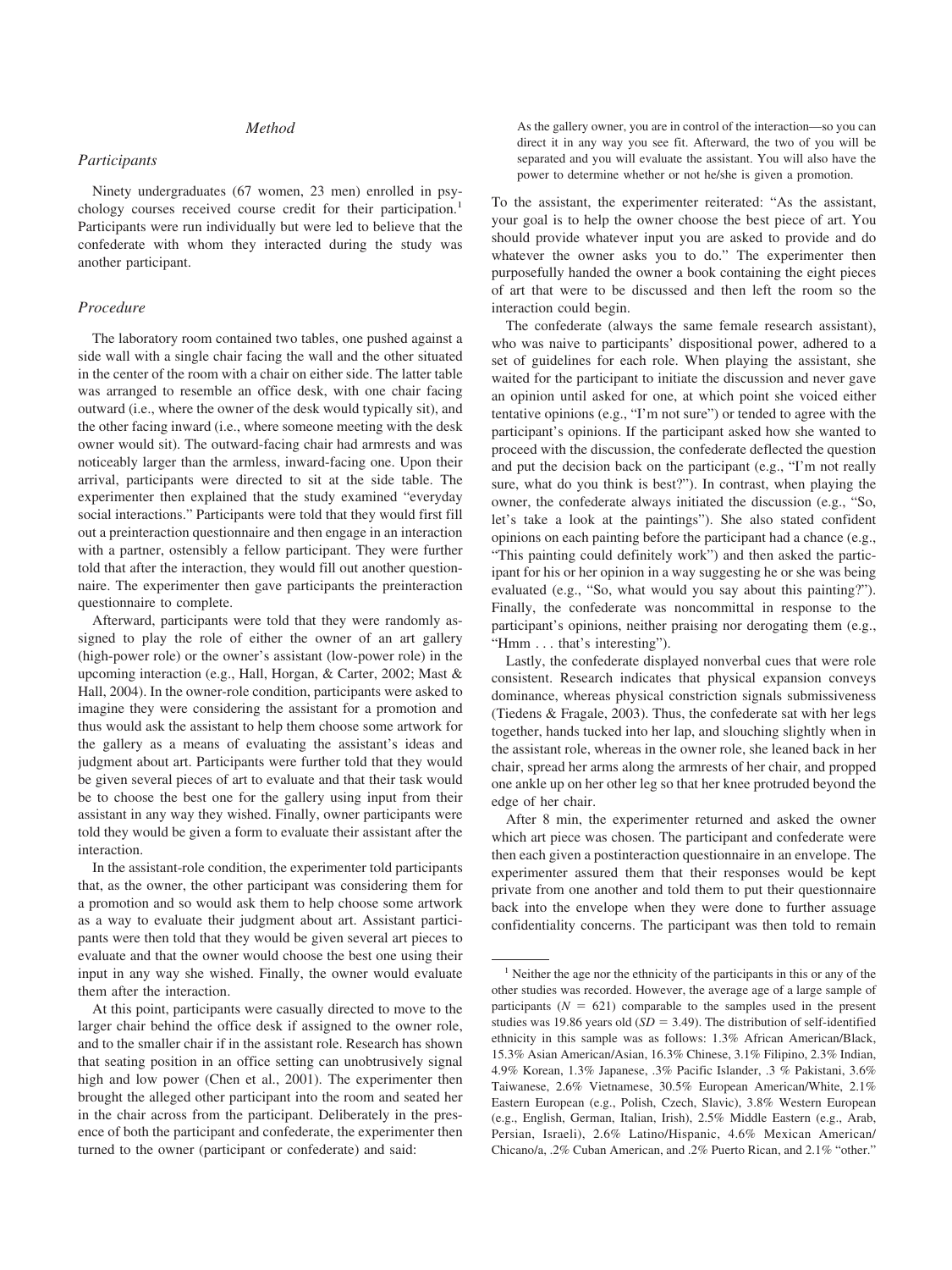seated, while the confederate was escorted to another room. When the participant was finished with the postinteraction questionnaire, the experimenter debriefed, thanked, and excused him or her.

Overall, the highly structured nature of participants' (as well as the confederate's) role in the art-gallery interaction essentially created a "strong situation," one in which all participants were expected to display behaviors consistent with their high- or lowpower roles. As such, there was little behavioral variation expected on power-related dispositional dimensions.

# *Materials*

*Preinteraction questionnaire.* In this questionnaire, participants filled out several filler surveys along with the Personal Sense of Power scale (Anderson & Galinsky, 2006; Anderson et al., 2007). This eight-item scale assesses beliefs regarding one's capacity to influence others (e.g., "I think I have a great deal of power," "If I want to, I get to make the decisions," "My wishes don't carry much weight"). Anderson et al. (2007) found high scale reliabilities ( $\alpha$ s > .80) across numerous samples, whether respondents completed the scale with regard to specific relationships (e.g., relationships at work) or with regard to their relationships in general. In the present studies, participants were asked to think about their relationships in general when rating their level of agreement with each scale item ranging from 1 (*disagree strongly*) to 7 (*agree strongly*). Dispositional power scores were computed by reverse coding the appropriate items and then averaging ratings across all items ( $\alpha = .78$ ). Higher scores correspond to stronger dispositional beliefs in one's capacity to influence others.

*Postinteraction questionnaire.* To maintain the cover story, participants first responded to one of two yes/no questions, one for owner participants ("Would you give your assistant the promotion?") and the other for assistants ("Do you think you will get the promotion?"). They then rated their agreement with eight rolepower manipulation checks ranging from 1 (*disagree strongly*) to 7 (*agree strongly*). These items were modeled after the Personal Sense of Power scale items but were phrased in the past tense (e.g., "I felt I had a great deal of power"), and participants were told to respond to them with respect to the interaction they just had. After reverse coding the appropriate items, the eight items were averaged over to create a manipulation-check composite ( $\alpha = .82$ ).

Interspersed among the manipulation checks were four items tapping self-expression (e.g., "In general, I was able to be myself in my role," "My actions and behaviors did not reflect who I really am"). Finally, participants completed two suspicion probes, one asking whether any of the questions or tasks in the questionnaires were unusual or difficult and the other asking what they thought the study hypotheses were.

*Confederate ratings.* After the interaction, the confederate rated her agreement with eight items assessing participants' sense of power ranging from 1 (*disagree strongly*) to 7 (*agree strongly*). These items paralleled the eight manipulation-check items, only instead of rating her own power, as participants did (e.g., "I could get my partner to listen to what I said"), the confederate rated each participant's sense of power (e.g., "My partner is someone who can get others to listen to what he/she says"). The appropriate items were reverse coded and then averaged over these eight ratings to create an index representing the confederate's view of participants' dispositional power ( $\alpha = .96$ ).

# *Results*

One participant was excluded because she expressed suspicion regarding the confederate. All analyses reported below were conducted on the remaining sample  $(n = 89)$ . In all studies, preliminary analyses indicated that participant gender did not influence the results; therefore, we do not discuss gender further.<sup>2</sup> Finally, the regression analyses reported in all studies were simultaneous.

# *Role-Power Manipulation Check*

To assess the adequacy of our role-power manipulation, we regressed manipulation-check composite scores onto dispositional power (standardized Personal Sense of Power scores), role power  $(0 = low, 1 = high)$ , and the interaction of these variables. Only the role-power effect was significant, with higher ratings of power in the high-relative to the low role-power condition ( $\beta = .46$ ,  $p <$ .01). The interaction was not significant ( $\beta = .08$ ,  $p = .52$ ), indicating that our role-power manipulation was equally effective across levels of dispositional power.

# *Participant Ratings of Self-Expression*

Does dispositional-role power fit breed self-expression? To address this question, we regressed participants' self-expression composite scores onto dispositional power, role power, and their interaction. The role-power effect approached significance ( $\beta$  = .19,  $p = .06$ ) but was qualified by the predicted interaction ( $\beta$  = .38,  $p < .01$ ). As depicted in Figure 1 (dispositional power was graphed at  $\pm 1$  standard deviations in all figures), this interaction reveals a pattern in support of our dispositional-role power fit hypothesis. Dispositionally high-power participants reported greater self-expression when assigned to play a high- relative to low-power role, whereas the opposite was true among dispositionally low-power participants. The simple effect of dispositional power was significant in the high role-power condition ( $\beta = .38$ ,  $p < .05$ ) but not in the low role-power condition ( $\beta = -.20$ ,  $p =$ .20). We discuss this asymmetry in the General Discussion section, but for now we emphasize that the effect was positive in the former condition, and negative in the latter, in line with our hypothesis that fitting roles, be they high or low in power, give rise to greater self-expression than do conflicting roles.

# *Confederate Ratings of Participants' Dispositional Power*

By having the confederate rate participants' dispositional power, we were able to address two issues. First, as we argued at the outset, fit effects on self-expression and self– other congruence should be hard to detect for dispositional dimensions related to the basis of fit—in this case, power—when the basis of fit is manipulated via a strong role. This is because the highly structured and constraining nature of strong roles force all people, regardless of

<sup>2</sup> We examined the possible role of gender by including gender as a factor in our regression analyses as well as by including gender as a covariate. In neither case was there any evidence of significant gender differences, nor did inclusion of gender in the analyses alter the results substantially. Nonetheless, because the proportion of men in each study sample was relatively low (14%–30%), the lack of gender effects should be interpreted with caution.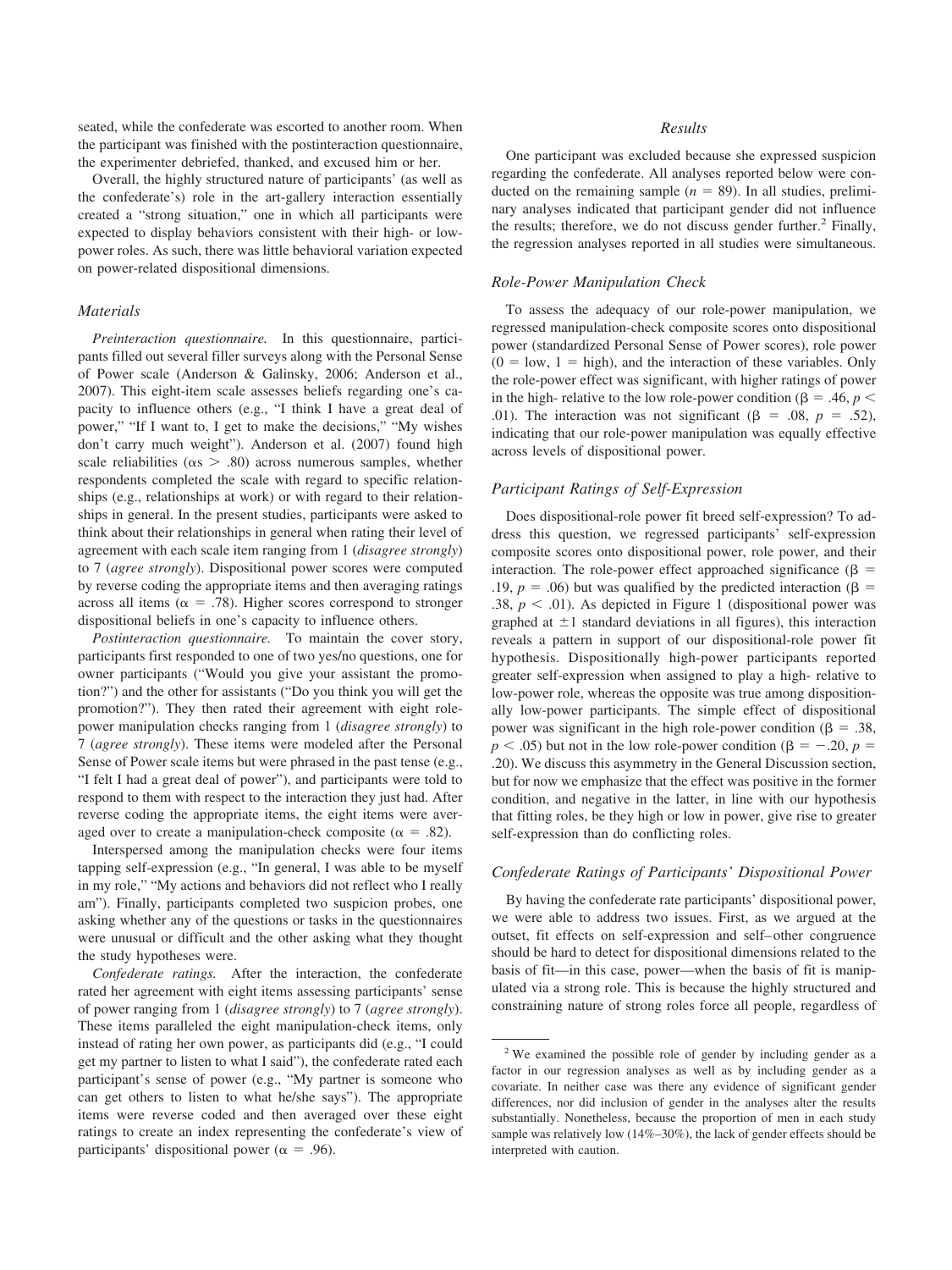

*Figure 1.* Participant ratings of self-expression as a joint function of dispositional and role power (Study 1). Higher numbers indicate greater self-expression.

their standing on role-related dispositions, to act in a roleconsistent manner, thereby masking individual differences on these dispositional dimensions. Applied to Study 1, in which we used a strong role-power manipulation, this argument led us to predict that the confederate should not have been able to discern participants' dispositional power better in the conditions in which dispositional-role power fit versus conflicted.

Second, examining the confederate's ratings of participants' dispositional power allowed us to address a methodological issue. Specifically, if the confederate had been able to discern participants' dispositional power, particularly in fitting conditions, then she could have inadvertently acted toward participants in a way that promoted greater self-reported self-expression in fitting compared with conflicting roles.

We examined whether the confederate was able to discern participants' dispositional power in two ways. First, we regressed the index representing the confederate's view of participants' dispositional power on dispositional power, role power, and their interaction. This analysis yielded no significant effects ( $p_s$  > .12), indicating that the confederates' ratings of participants' power were unrelated to participants' dispositional power. Second, we substituted participants' dispositional power scores with the confederate's ratings of participants' dispositional power in the main regression analyses for self-expression. If the confederate had been able to discern participants' dispositional power, then the confederate ratings of Dispositional Power  $\times$  Role Power interaction should have been significant. It was not ( $p = .66$ ). Overall, these results are consistent with our argument about strong roles and, at the same time, diminish the likelihood that the confederate was somehow responsible for the predicted interaction pattern we found for self-expression.

#### *Discussion*

In summary, Study 1's results support our hypothesis that feelings of self-expression are greater when people are asked to play a role that fits rather than conflicts with their dispositional beliefs about their capacity to influence others. More important, participants reported greater self-expression under conditions of fit even when they were playing highly structured power roles. This supports our contention that even when the pull to play a high- or low-power role is strong, when such roles fit with one's dispositions, this allows people to "personalize" the roles to a greater degree. Nevertheless, this study relied on participants' own selfreports of how much they expressed themselves. We improved on this methodology in Study 2 by examining self– other congruence—that is, the degree of agreement between a person's own self-reported qualities and other people's ratings of those qualities.

In Study 2, we hypothesized that there would be greater congruence between participants' self-reported emotions and a confederate's ratings of these emotions when participants' dispositional and role power fit versus conflicted. Because this study focused on emotions, rather than on dispositions, we put aside our argument about the impact of strong versus weak roles on detecting fit effects for fit-related versus fit-unrelated dispositional dimension, returning to it in Study 3.

## Study 2

Feelings are thought to be a crucial form of self-expression, as reflected in various cultural idioms (e.g., "wearing your heart on your sleeve"). Similarly, research indicates that people view their private, internal states (e.g., feelings) as more telling of their true selves than their behaviors (Andersen & Ross, 1984; Johnson & Boyd, 1995). Thus, in Study 2 we tested the impact of dispositional-role power fit on the degree to which participants' emotions during an interaction with a confederate were judged by the confederate in a manner congruent with participants' selfreported emotions.

Examining the likelihood of having one's emotions discerned by others is also interesting in light of research on the relation between self-reported emotion and outward expressions of it (e.g., Hecht & LaFrance, 1998; Henley & LaFrance, 1984). For example, some work has shown larger correlations between selfreported positive affect and smiling when people are in highrelative to low-power roles (Hecht & LaFrance, 1998). Although some studies on power and emotion have included measures of both dispositional and situational power (e.g., Mast & Hall, 2003), to our knowledge none have focused on the effect of dispositionalrole power fit on whether people's emotions are perceived by others in a manner congruent with self-reported emotions.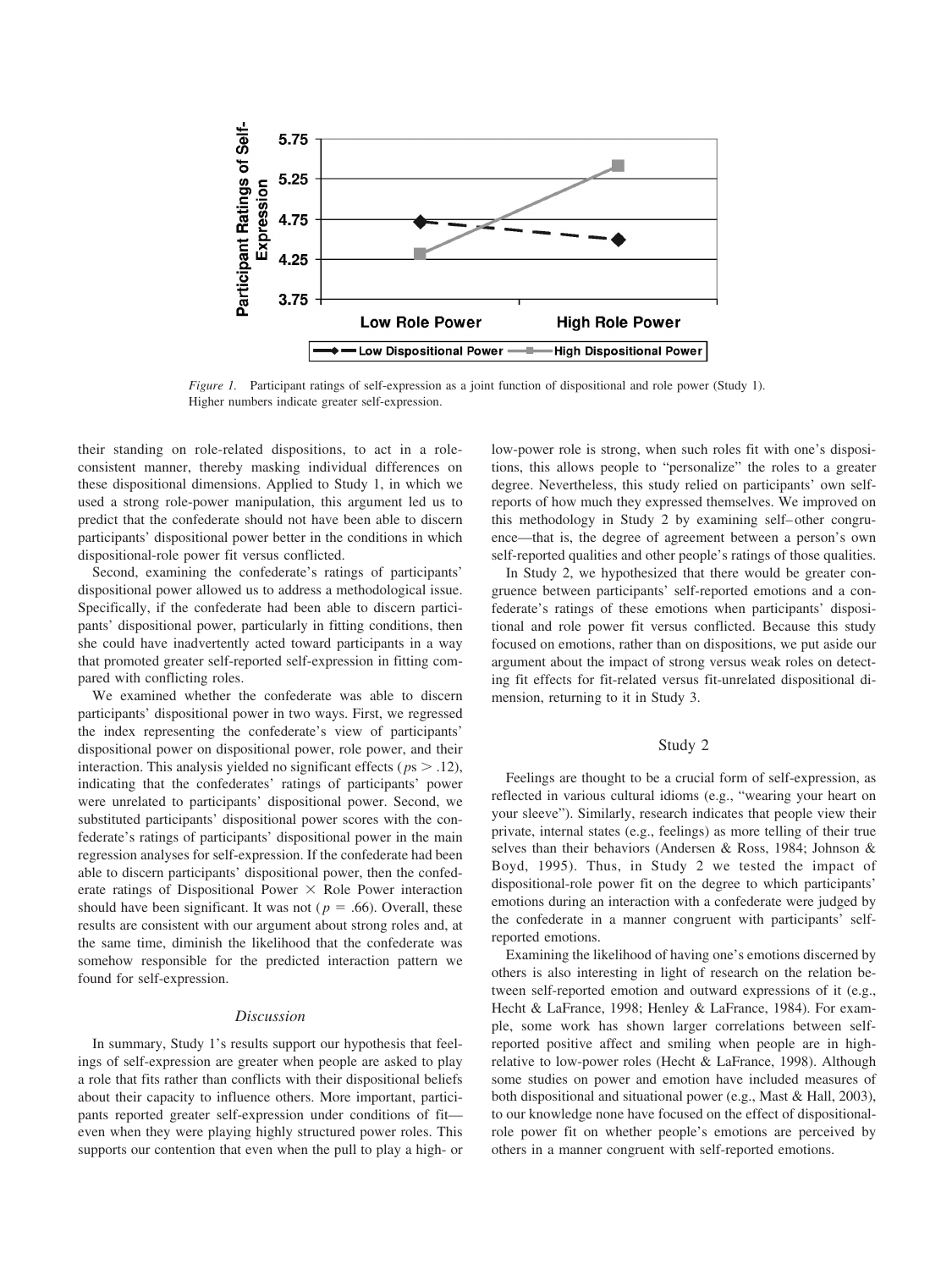As in Study 1, dispositionally high- and low-power participants were assigned to a high- or low-power role in an interaction with a confederate. Afterward, all participants completed an emotion measure, and the confederate rated each participant on the same measure. Our primary dependent measure was the degree of correspondence or congruence between participants' self-reported emotions and the confederate's ratings of these emotions. We predicted greater congruence between participants' self-reported emotions and the confederate's estimates of them in the conditions in which participants' dispositional and role power fit versus conflicted.

# *Method*

#### *Participants*

Seventy-four undergraduates (62 women, 12 men) enrolled in psychology courses received course credit for their participation. Participants were recruited only if they had completed the Personal Sense of Power scale in a large battery of questionnaires administered to all students enrolled in psychology courses at the start of the semester.

# *Procedure*

The procedure closely followed that for Study 1 except for the room setup and the dependent measures. Regarding the room setup, participants were directed to sit at one of two tables facing opposite walls when they first arrived. When the confederate (always the same female research assistant) was shown into the room, she was directed to sit at the other table. If the participant was assigned to the role of art gallery owner (high-power role), the confederate made sure to move her chair over to the participant's chair when the experimenter left the room so that the interaction could begin. Conversely, the confederate signaled the participant to move his or her chair over to her desk when the participant was assigned to the assistant role (low-power role). The remaining procedures were identical to those of Study 1.

## *Materials*

*Dispositional power.* Dispositional power scores were computed from participants' responses to the Personal Sense of Power scale ( $\alpha = .83$ ), obtained at the start of the semester.

*Preinteraction questionnaire.* Immediately before the interaction with the confederate, participants completed a premeasure of emotion. This questionnaire contained a mix of 15 positive and negative discrete emotion items. Participants were asked to rate the degree to which they currently felt each emotion using a 9-point Likert scale  $(0 = no \, emotion, 4 = moderate \, emotion, 8 = extreme)$ *emotion*). The positive emotion items were amusement, happiness, love, desire, and pride ( $\alpha = .78$ ). The negative emotion items were anger, anxiety, contempt, disgust, fear, guilt, sadness, shame, discomfort, and tension ( $\alpha = .80$ ).

*Postinteraction questionnaire.* Immediately after the interaction with the confederate, participants completed a questionnaire that first asked them to rate their agreement with four role-power manipulation checks  $(1 = disagree\ strongly, 7 = agree\ strongly)$ , which were modeled after the Personal Sense of Power scale items (e.g., "I can get others to listen to what I say") but referred to the interaction (e.g., "I could get my partner to listen to what I said"). A manipulation-check composite was created from participants' responses to these items ( $\alpha = .73$ ). Next, participants answered one of two yes/no questions about giving or receiving the promotion, once again to bolster the cover story. Participants were then asked to rate the same positive ( $\alpha = .75$ ) and negative ( $\alpha = .83$ ) emotion items administered before the interaction, now with regard to what they felt during the interaction. Finally, they answered the same two suspicion probes used in Study 1.

*Confederate's ratings.* After being escorted out of the room at the conclusion of the interaction, the confederate rated how much the participant felt each of the same positive ( $\alpha = .67$ ) and negative ( $\alpha = .88$ ) emotions that the participant himself or herself had rated.

*Congruence between participant and confederate ratings.* To index the degree to which the confederate perceived participants' emotions in a manner congruent with participants' self-reported emotions, the absolute difference between each participant's and the confederate's ratings on each of the emotion items was computed. An overall index of participant– confederate congruence was then computed by averaging across the absolute differences. Smaller scores indicate less discrepancy between participants' and the confederate's emotion ratings or, in other words, greater self– other congruence.

# *Results*

One participant was excluded because she was suspicious of the confederate. All analyses reported below were conducted on the remaining sample  $(n = 73)$ .

# *Preinteraction Emotion*

We regressed preinteraction positive and negative emotion ratings separately onto dispositional power (standardized Personal Sense of Power scores), role power  $(0 = low, 1 = high)$ , and their interaction. The results showed that participants' positive and negative emotion before the interaction with the confederate did not differ as a function of dispositional or role power ( $p_s > .29$ ). Thus, we do not consider preinteraction emotion further.

# *Role-Power Manipulation Check*

We regressed manipulation-check composite scores onto dispositional power, role power, and their interaction. As intended, role power was a significant predictor ( $\beta = .37$ ,  $p < .01$ ), with participants assigned to the owner role reporting a greater sense of power during the interaction than those in the assistant role. Neither the dispositional-power effect ( $\beta = .12$ ,  $p = .08$ ) nor the interaction was significant ( $\beta = .11$ ,  $p = .31$ ).

# *Participant–Confederate Congruence Scores*

To test our dispositional-role power fit hypothesis, we regressed participant– confederate congruence scores onto dispositional power, role power, and their interaction. Dispositional power was a predictor that approached significance ( $\beta = .29$ ,  $p = .09$ ) but was qualified by the predicted interaction ( $\beta = -.40, p < .05$ ). As Figure 2 shows, the interaction reflected a crossover pattern in support of our prediction. Specifically, dispositionally high-power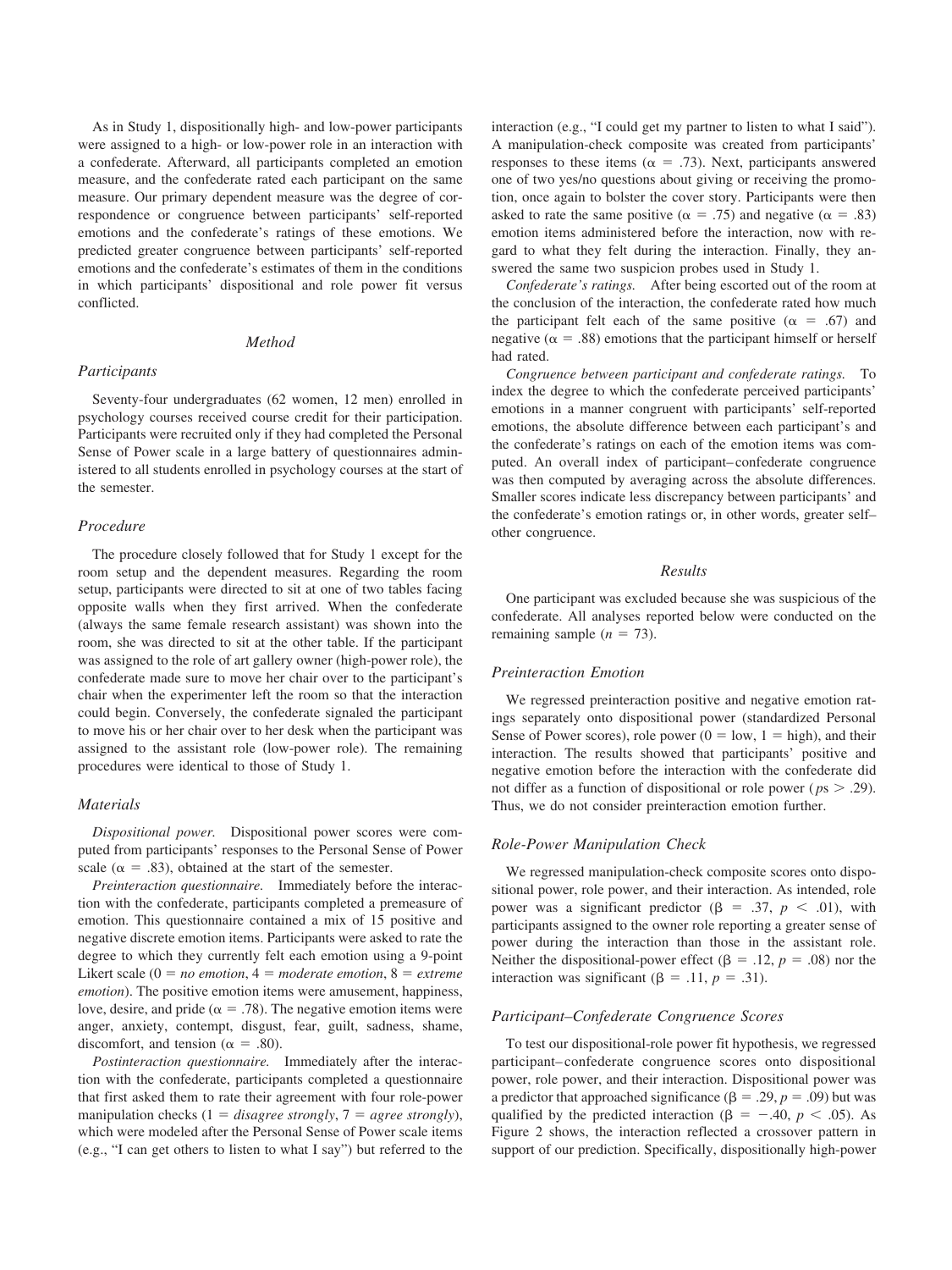

*Figure 2.* Participant– confederate congruence scores as a joint function of dispositional and role power (Study 2). Lower numbers indicate a greater likelihood that participants self-reported emotions were discerned by the confederate.

participants' self-reported emotions were more likely to be discerned by the confederate (i.e., smaller scores) when they were owners (high-power role) relative to assistants (low-power role), whereas dispositionally low-power participants showed the opposite pattern, with their emotions more likely to be discerned by the confederate when they were assistants rather than owners.<sup>3</sup> These findings provide strong support for the hypothesis that people's emotional experiences are more likely to be perceived in a manner congruent with their self-reported emotions when they play a role that fits rather than conflicts with their dispositional beliefs about their capacity to influence others. The simple effect of dispositional power approached significance in both the low ( $\beta = .26$ ,  $p = .12$ ) and high role-power conditions ( $\beta = -.30, p = .08$ ), and was positive in the first case and negative in the latter, as predicted.

It is worth noting that neither participants' self-reported emotions nor the confederate's ratings of these emotions differed as a joint function of dispositional and role power. Specifically, analyses regressing participants' ratings of their emotions during the interaction onto dispositional power, role power, and their interaction did not yield any significant effects ( $p_s$  > .18). Similarly, parallel regression analyses for the confederate's ratings of participants' emotions yielded no effects ( $p_s > .17$ ). These findings suggest that the locus of our findings does not lie in either participant or confederate ratings alone, but rather in the congruence or correspondence between these ratings, as we have hypothesized.

#### *Discussion*

Overall, the significant crossover pattern shown in Figure 2 suggests that dispositional-role power fit is linked not only to self-reported self-expression, as shown in Study 1, but also to self– other congruence, defined in Study 2 as having one's selfreported emotions discerned by others. When participants were asked to carry out a role that fit his or her dispositional beliefs about their capacity to influence others, the confederate was more able to discern the emotions they reported experiencing, relative to when participants' dispositional beliefs and role power conflicted.

#### Study 3

In Study 3, we aimed to conceptually replicate Study 2 by once again examining the link between dispositional-role power fit and self– other congruence as well as to extend it by assessing the likelihood of having one's self-reported personality traits discerned by others. In this study, dispositionally high- and lowpower participants were once again assigned to play a high- or low-power role in a highly structured interaction with a confederate. To demonstrate the robustness of the fit effect on self– other congruence, we used a different role-play procedure than the art gallery one used in Studies 1 and 2. Before the role-play interaction, participants rated themselves on various trait dimensions. Afterward, the confederate rated each participant on the same trait dimensions. Analogous to Study 2, our primary dependent measure was the congruence between participants' own trait ratings and confederate estimates of participants' self-reported traits.

Because we assessed fit effects involving trait dispositions in Study 3, we remind the reader of the argument that highly structured and constraining manipulations of the basis of fit should obscure fit effects on self-expression and self– other congruence precisely for dimensions related to the basis of fit. Study 3 allowed us to test this notion again. Specifically, in this study we explicitly assessed trait dimensions that are not especially related to power, as well as one trait dimension (i.e., Extraversion) that past research has shown is highly correlated with dispositional beliefs about power (Anderson et al., 2007; see also Anderson, John, Keltner, & Kring, 2001). Because the manipulation we used in Study 3, like those used in Studies 1 and 2, created a relatively strong situation—that is, it essentially forced all participants to enact roleconsistent behaviors, regardless of their standing on power-related dispositions—individual differences were likely to be masked on power-related dimensions, thereby obscuring the confederate's ability to discern participants in a self-congruent manner on such

<sup>3</sup> We also computed participant– confederate congruence scores for positive and negative emotions separately. Then, to examine whether our predicted fit pattern held for both positive and negative emotions, we reconducted the main regression analysis in Study 2—this time including positive/negative emotion congruence scores as a two-level repeated measures factor. Our critical Dispositional Power  $\times$  Role Power interaction remained significant,  $F(1, 69) = 7.44$ ,  $p < .01$ , whereas the Dispositional Power  $\times$  Role Power  $\times$  Positive/Negative Emotion interaction was not,  $F(1, 69) = 1.69$ ,  $p = .20$ . In other words, our predicted fit pattern held for both positive and negative emotions.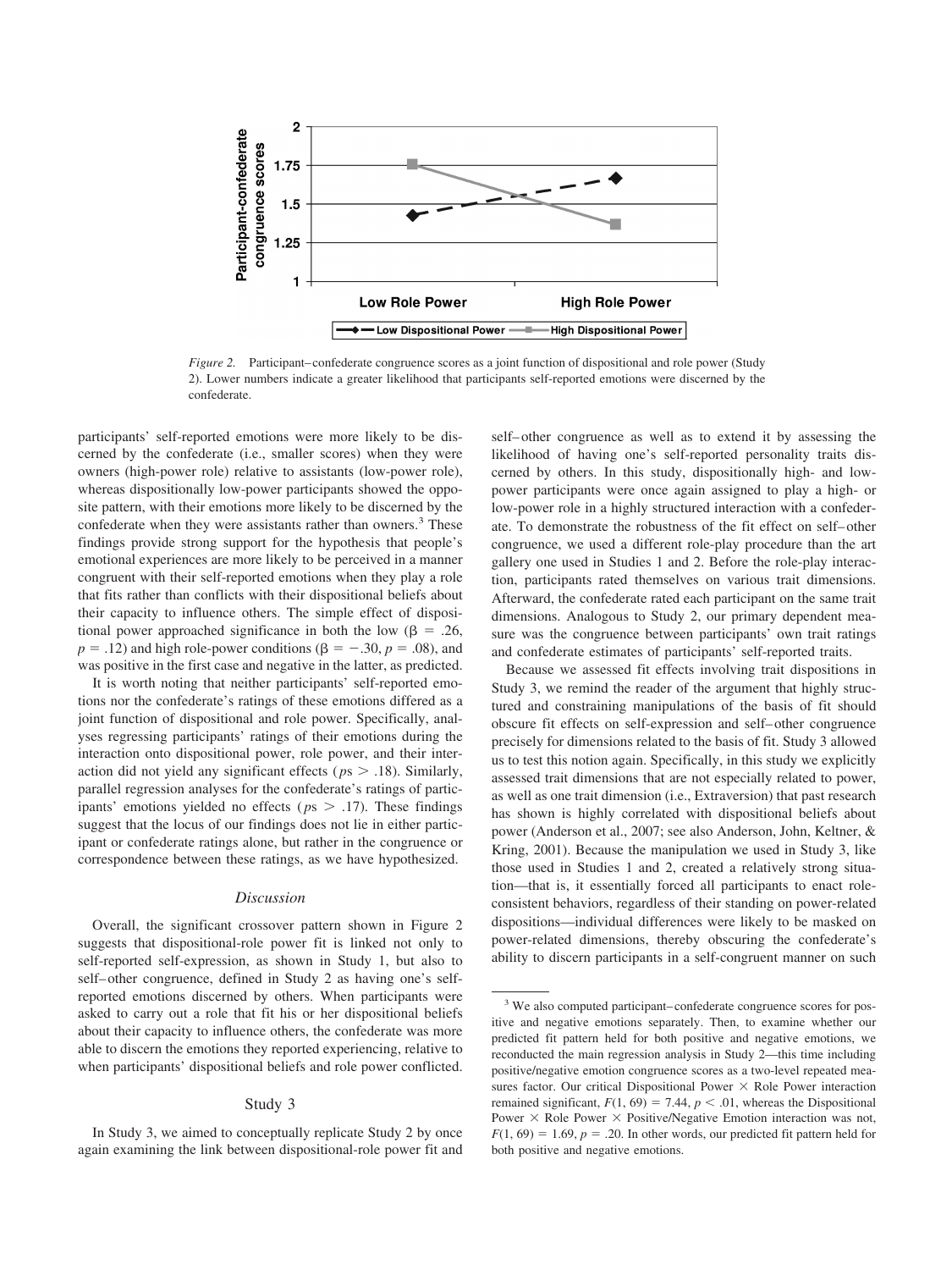dimensions. Hence, we did not expect to find the same fit effect on self– other congruence for Extraversion that we expected for the other four trait dimensions.

# *Method*

#### *Participants*

Seventy-one undergraduates (50 women, 21 men) enrolled in psychology courses received course credit for their participation. All had completed the Personal Sense of Power scale in a large battery of questionnaires given to all psychology students at the start of the semester. Participants were run individually and were led to believe the confederate was a fellow participant.

#### *Procedure*

The setup of the laboratory room was similar to that of Study 1. When participants arrived, they were seated at the side table. Participants were then told the study examined "everyday social interactions" and that they would fill out questionnaires before and after an interaction with ostensibly another participant. After completing the preinteraction questionnaire, participants were told that their interaction would take the form of an interview for acceptance into a coed fraternity. Participants were randomly assigned to play the role of either the interviewer (high-power role) or the applicant (low-power role) in the upcoming interview (e.g., Hecht & LaFrance, 1998; Operario & Fiske, 2001). Analogous to Study 1's procedure using the art gallery roles, if assigned to the interviewer role, participants were directed to move to the larger chair behind the desk; if assigned to the applicant role, they moved to the smaller chair.

In the interviewer-role condition, the experimenter then said: "Please take the next few minutes to prepare any questions you may want to ask. Remember that you have control over the situation, so you can direct the interview any way you want." Interviewer participants were given time to prepare because pilot testing showed that these participants might feel at a loss if immediately thrown into the interview, thus undermining the rolepower manipulation. After 5 min, the experimenter returned and told the participant that she was going to let the applicant in so that they could start the interview. In contrast, when the participant was assigned to the applicant role, the experimenter said:

Since you're done filling out your questionnaire, I need to check up on your interviewer. For the past few minutes she has been preparing some questions to ask you during the interview. When I come back, I'm going to let your interviewer in so she can start the interview.

The experimenter then went to retrieve the confederate (always the same female research assistant), directing her to sit in the chair across from the participant. With the participant and confederate seated, the experimenter reminded the interviewer that he or she was interviewing the applicant for acceptance into a coed fraternity. The interviewer was also told that he or she would indicate a decision on acceptance at the end of the interview. The applicant was instructed to answer any questions the interviewer should ask.

When the confederate played the role of the interviewer, she entered the room with a list of questions, handwritten so as to appear as if she had just generated them. The list included questions about the applicant's education, interests, and strengths, and ones such as "If you had to organize a social event, what would you plan?" When the confederate was the applicant, she truthfully answered whatever questions the interviewer participant asked with two exceptions. Namely, if the participant asked her year in school, she said she was a freshman, and if asked what course she needed credit for, she indicated introduction to psychology (to emphasize her nonadvanced class standing). Because participants ranged from first-years to seniors, it was important that the confederate did not reveal her actual standing as a junior, so as not to undermine her low-power, applicant role. Finally, the confederate adhered to the same guidelines described in Study 1 with regard to her nonverbal behavior.

The experimenter left the room for 8 min so the interview could be conducted. Upon returning, she reminded the participant and the confederate that they would both need to fill out a postinteraction questionnaire. The remainder of the procedure paralleled that of the prior studies.

In this study, the specific roles that participants played were altered from art gallery owner versus assistant (used in Studies 1 and 2) to interviewer versus applicant to ensure that the observed effects were not due to one specific role-power manipulation. Despite this change in roles, Study 3's role-play instructions were similar to those used in the previous studies in terms of their highly scripted and constraining nature. In other words, it was anticipated that Study 3's role-power manipulation would similarly function as a strong situation, obscuring fit effects for dispositional dimensions related to power (i.e., Extraversion), but not for powerunrelated dimensions.

#### *Materials*

*Dispositional power.* Dispositional power scores were computed from participants' responses to the Personal Sense of Power scale ( $\alpha = .80$ ).

*Preinteraction questionnaire.* Participants' self-reported traits were assessed with the 44-item Big Five Inventory (BFI; John & Srivastava, 1999). This measure has five subscales: Neuroticism, Extraversion, Openness to Experience, Conscientiousness, and Agreeableness. Each subscale consists of 8 –10 items. The statement "I see myself as someone who . . . " was followed by the 44 items. Participants rated their agreement with each item using a 5-point scale ranging from 1 (*disagree strongly*) to 5 (*agree strongly*). Reliabilities for the five subscales were adequate  $(\alpha s > .74)$ .

*Postinteraction questionnaire.* After the interview, participants rated their agreement with five role-power manipulation checks  $(1 = \text{disagree strongly}, 7 = \text{agree strongly})$ . These items were based on the Personal Sense of Power scale items but were prefaced with the phrase "In the interview with my partner . . . " A manipulation-check composite was created from participants' responses to these five items ( $\alpha = .56$ ). Analogous to Studies 1 and 2, participants then answered one of two yes/no questions ("Would you accept the applicant into the fraternity?" and "Do you think you would be accepted into the fraternity?"), depending on their role assignment. Finally, participants answered the same two suspicion probes used previously.

*Confederate's ratings.* After being escorted to a separate room, the confederate rated the participant on the same 44 BFI items on which participants rated themselves before the interview.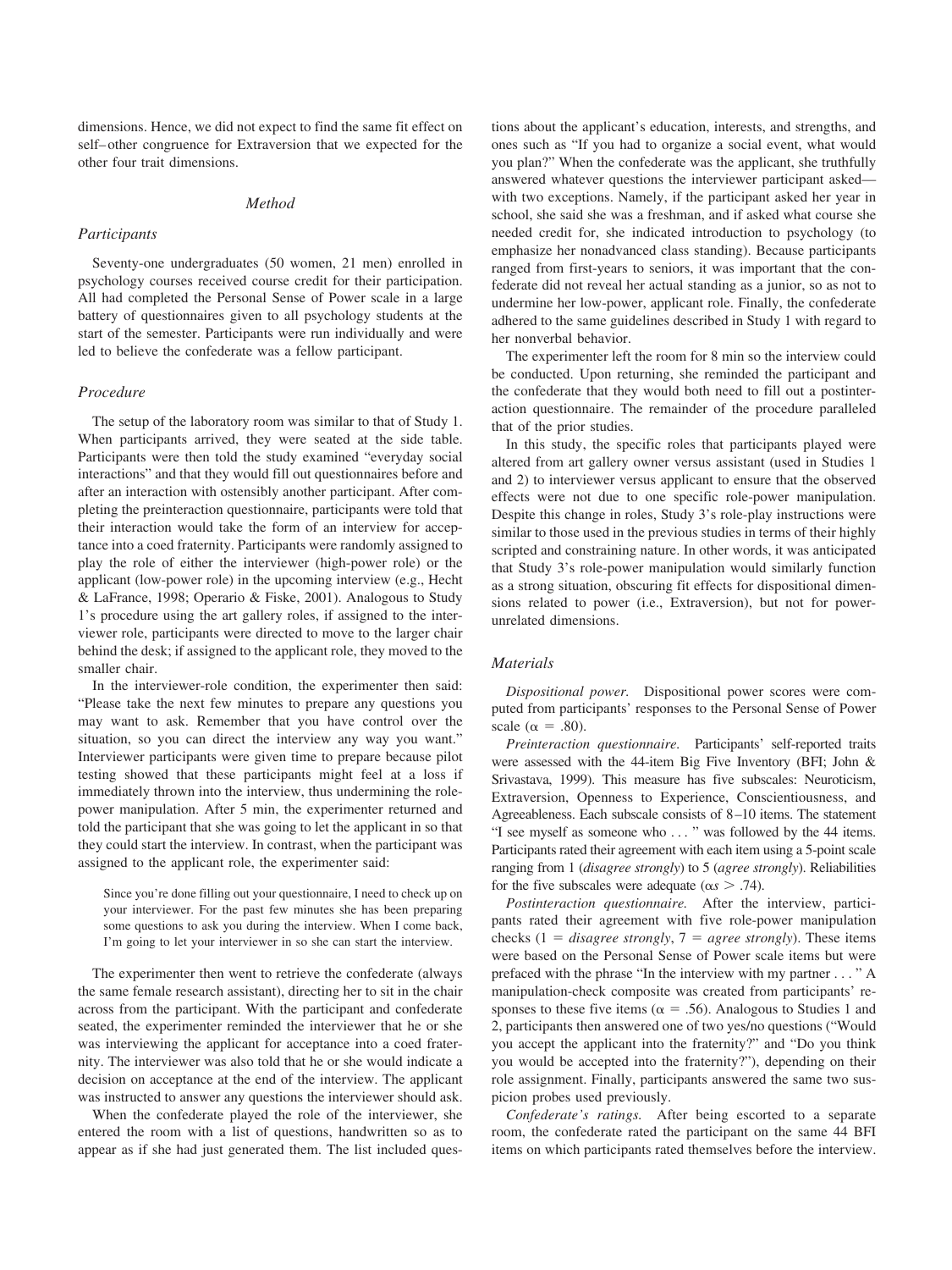The items were preceded by the statement "I see my partner as someone who . . . " The confederate used the same 5-point rating scale as participants. The confederate's ratings for each of the BFI subscales showed high reliability ( $\alpha s > .87$ ).

*Congruence between participant and confederate ratings.* To index the degree to which the confederate perceived participants' traits in a manner congruent with participants' self-reported traits on the BFI, for each participant the absolute difference between his or her average rating on each of the five BFI subscales and the confederate's average rating of him or her on each subscale was first computed. Consistent with prior research (Anderson et al., 2007; see also Anderson et al., 2001), participants' Extraversion scores were highly correlated with their Personal Sense of Power scores ( $r = .46$ ,  $p < .01$ ). This correlation was significantly greater than the correlation between an aggregate of the other four BFI dimensions and Personal Sense of Power scores ( $r = .08; p < .05$ ). Given our hypothesis that fit effects should be obscured on dimensions related to power because of the strong role-power manipulation used here, a test to determine whether the results for Extraversion differed from the results for the four nonpower-related BFI dimensions (Agreeableness, Openness to Experience, Conscientiousness, Neuroticism) was conducted. To do so, two participant– confederate congruence scores were created— one reflecting the Extraversion absolute difference score alone and the other reflecting an average of the absolute difference scores for the other four BFI dimensions. Smaller participant– confederate congruence scores indicate less discrepancy between participants' own BFI ratings and the confederate's BFI ratings of participants—in other words, greater self– other congruence.

#### *Results*

No participants expressed suspicion regarding the confederate. However, one male participant was excluded because he joked about the interview throughout the interaction with the confederate. All analyses reported below were conducted on the remaining sample  $(n = 70)$ .

#### *Role-Power Manipulation Check*

We regressed manipulation-check composite scores onto dispositional power (standardized Personal Sense of Power scores), role power  $(0 = low, 1 = high)$ , and their interaction. Both main effects were significant, indicating higher ratings of power in high- relative to low-power roles ( $\beta = .35$ ,  $p < .01$ ) and among dispositionally high- relative to low-power participants ( $\beta$  = .29,  $p$  < .05). The interaction was not significant ( $\beta$  = .20,  $p$  = .15).

### *Participant–Confederate Congruence Scores*

To test our dispositional-role power fit hypothesis, we first regressed participant– confederate congruence scores (excluding Extraversion) onto dispositional power, role power, and their interaction. Neither main effect was significant  $($ ts  $< 1.16$ ), but the hypothesized interaction was ( $\beta = -.38, p < .05$ ). As shown in Figure 3, the interaction reflects a crossover pattern in line with our fit prediction. Specifically, high dispositional power was linked to greater self– other congruence (i.e., smaller participant– confederate scores) in the interviewer than the applicant role, whereas low dispositional power was associated with greater self– other congruence in the applicant role compared with the interviewer one. Although the simple effect of dispositional power was significant in the interviewer role ( $\beta = -.35, p < .05$ ) and not in the applicant role ( $\beta$  = .20,  $p$  = .24), the effect ran in opposing directions in the two role-power conditions, as predicted.

To support our strategy of aggregating participant– confederate congruence scores across all of the BFI dimensions except Extraversion (i.e., across all nonpower-related dimensions), we reconducted the above regression analysis but this time included BFI Dimension as a four-level repeated measures factor representing the four nonpower-related BFI dimensions. The results showed that our critical Dispositional Power  $\times$  Role Power interaction remained significant,  $F(1, 66) = 5.63$ ,  $p < .05$ , whereas the Dispositional Power  $\times$  Role Power  $\times$  BFI Dimension interaction was not,  $F(3, 198) = 0.24$ ,  $p = .86$ . The lack of a significant three-way interaction indicates that our predicted Dispositional



*Figure 3.* Participant–confederate congruence scores as a joint function of dispositional and role power (Study 3). Lower numbers indicate a greater likelihood that participants' self-reported personality traits were discerned by the confederate.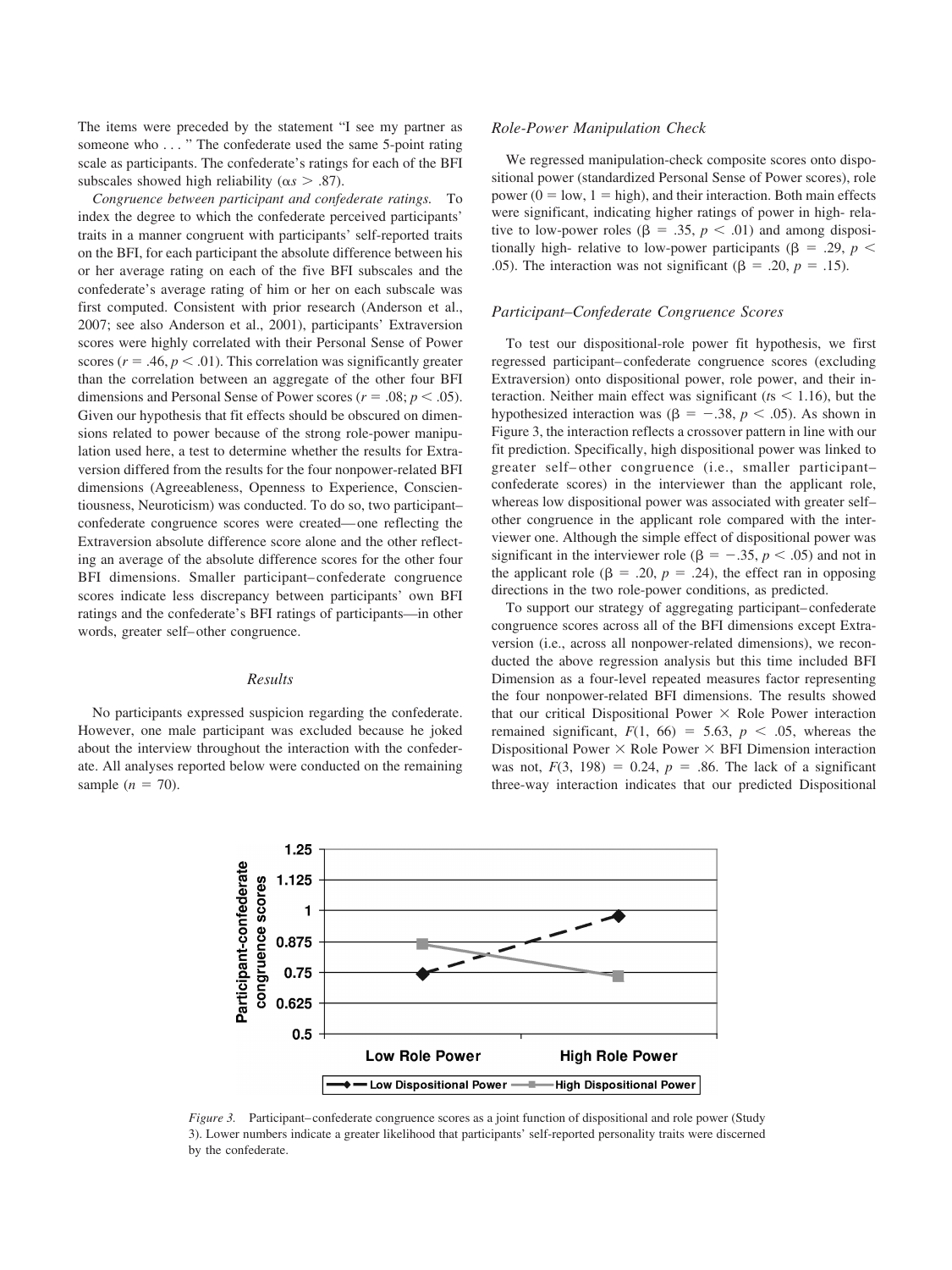Power  $\times$  Role Power interaction pattern did not differ significantly across the four BFI dimensions included in our key dependent measure, thus supporting our strategy of aggregating across them.

Next, consistent with our expectation that our hypothesized fit effect should not emerge for Extraversion (a power-related dimension) given the strong role-power manipulation used in this study, we reconducted our main regression analysis once again including BFI dimension as a repeated measures factor, but this time as a two-level repeated measures factor comparing Extraversion with an aggregate of the four other BFI dimensions. This analysis yielded a significant Dispositional Power  $\times$  Role Power  $\times$  BFI Dimension interaction,  $F(1, 66) = 4.69$ ,  $p < .05$ , indicating that our critical Dispositional Power  $\times$  Role Power interaction did in fact differ significantly for Extraversion compared with the other four BFI dimensions. Indeed, whereas the means for the aggregate of the other four BFI dimensions reflected a fit pattern, as shown in Figure 3, the means for Extraversion did not. That Extraversion differed from the other BFI dimensions supports our argument that self– other congruence on fit-related dimensions will be low when strong roles are involved, as was the case in this study.

Finally, we examined the possibility that our predicted fit effect may have reflected participants' or the confederate's BFI ratings alone, rather than the congruence between them. To do so, we regressed each set of ratings (excluding Extraversion) on dispositional power, role power, and their interaction. The analyses showed no evidence of a fit pattern (i.e., no Dispositional  $\times$  Role Power interaction) for either participant or confederate ratings ( $ps$   $>$  .17 for the interaction), suggesting that our hypothesized fit effect did in fact reflect the congruence or correspondence between participants' and the confederate's ratings.

#### *Discussion*

In summary, Study 3 conceptually replicated yet extended Study 2's findings into the realm of personality traits. When participants' dispositional beliefs about their capacity to influence others fit their assigned role power, they were especially likely to have their personality traits discerned by the confederate. Moreover, we found evidence consistent with our argument that in a strong situation—in this case, created by a strong role-power manipulation—fit effects are likely to be obscured on dimensions related to the basis of fit—in this case, Extraversion. By this logic, we should be able to find fit effects on Extraversion given a weaker, more subtle role-power manipulation. We were able to test this idea in Study 4.

#### Study 4

Study 4 had several aims. First, the confederate in Studies 1–3 was naive to participants' dispositional power but, due to the role-play procedures that were used (i.e., the confederate played the complementary role to participants' role), was not naive to participants' role power. In addition, the confederate in each study had some basic awareness of the general hypothesis under investigation. Thus, a reader may wonder whether the confederate could have somehow brought about the predicted results. We think it unlikely that the confederates' awareness of participants' role power and the general hypothesis could account for the predicted Dispositional Power  $\times$  Role Power pattern found in all three studies given their lack of awareness of participants' dispositional power, which Study 1 showed the confederate was not able to discern. Still, in this final study, we took measures to rule out any account based on confederates' awareness. Specifically, rather than role-play procedures, we used an implicit role-power priming manipulation. In addition, we videotaped participants' behavior while in high- and low-power roles and then had independent coders who were naive to both participants' dispositional and role power, as well as to the study hypothesis, rate participants on the same trait dimensions examined in Study 3. To assess whether dispositional-role power fit increases self– other congruence, we examined the congruence between the naive coders' ratings of participants' traits and participants' own trait ratings.

Using a different role-power manipulation from the ones used in Studies 1–3, and relying on the ratings of outside observers rather than those of a confederate who took part in the role-power manipulation, served a second aim of Study 4—namely, to further demonstrate the generality and robustness of the effect of fit on self– other congruence. Third and finally, by using a subtle, implicit role-power manipulation, we were able to test the latter half of the argument that whereas strong roles should interfere with fit effects on role-related dimensions because they tend to force the enactment of role-consistent behaviors, relatively weak roles should not have this interfering effect. Consistent with the former half of this argument, in Study 3, in which a strong role-power manipulation was used, our hypothesized fit effect on self– other congruence did not emerge for Extraversion, a dimension related to power. In the present study, our relatively weak role-power manipulation suggests that our hypothesized fit effect should emerge across all Big Five dimensions—including the one most related to power (i.e., Extraversion).

#### *Method*

# *Participants*

Eighty-eight undergraduates (57 women, 31 men) enrolled in psychology courses received course credit for their participation. Participants were run individually.

# *Procedure*

Upon the participant's arrival at the laboratory room, he or she was greeted by a female experimenter and then asked to sign a consent form. This form explained that the study would entail filling out a variety of different questionnaires, as well as completing a task that would be videotaped. After the participant signed the consent form, the experimenter gave him or her a set of prevideotaping questionnaires to complete and then left the room.

The experimenter returned approximately 8 min later, deliberately appearing somewhat distracted and distressed. She collected the prevideotaping questionnaires and then stated the following (based largely on procedures used in Chen et al., 2001): "It turns out that there was some kind of scheduling conflict, and we're getting kicked out of this room. But I found an alternative room we can use—a professor's office upstairs." To avoid unstructured conversation with the participant that might inadvertently affect the study, the experimenter then provided detailed directions to the upstairs office, making sure to direct participants to take the elevator and telling them that she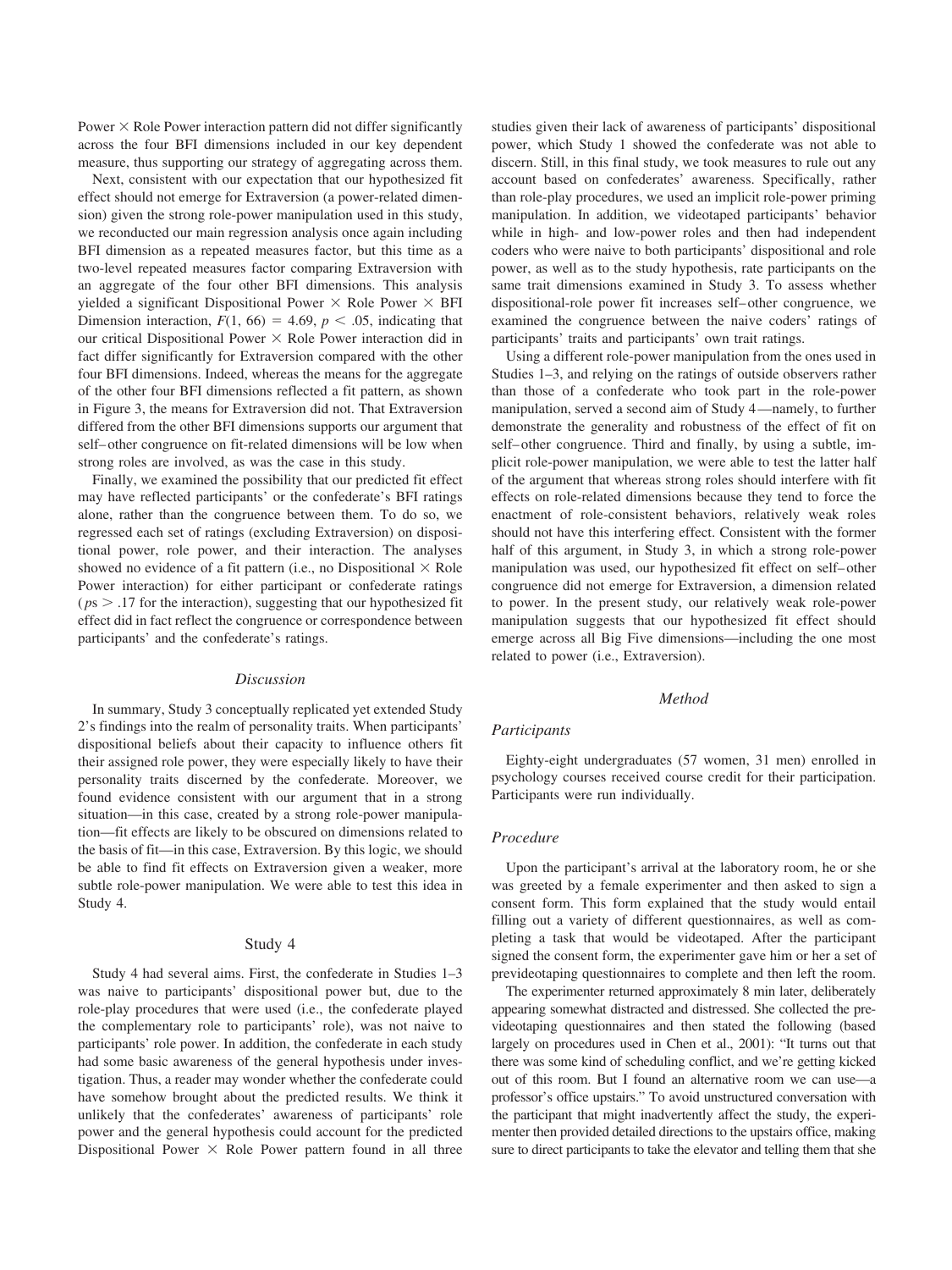would meet them upstairs in a moment. The experimenter took the stairs rather than the elevator and met the participant in front of the professor's office.

As in prior research (Chen et al., 2001), the professor's office was a real professor's office located in a row of professors' offices. The office interior had the typical features one would expect to find in a professor's office, including shelves filled with books and a desk with a cushy professor's chair on the side facing the door and a more meager chair for students and other visitors on the other side.

The experimenter knocked and then cautiously opened the office door, as if she were unaccustomed to the office and unsure what to expect, and then entered the office before the participant. The experimenter then casually directed participants to sit in either the professor's (high role power) or student's (low role power) chair, depending on the role-power condition to which each participant was randomly assigned. Across several studies, Chen et al. (2001) demonstrated that sitting in a professor's chair in a professor's office serves to unobtrusively prime power-related concepts more so than sitting in the student's chair in the office. For example, these researchers showed that participants completed more word fragments with power-related words when seated in the professor's chair relative to the student's. As in Chen et al., the experimenter in the present study left the participant alone in the office for a few minutes to allow him or her to take in the office surroundings and his or her seating position.

The experimenter then returned with a digital camcorder and a mini tripod. The experimenter set the camera up while explaining what the next task, a videotaping task, entailed. To subtly enhance the role-power priming manipulation, for the high role-power condition, the experimenter placed the camera on the student's chair, angling it slightly upward toward the participant sitting in the professor's chair. In contrast, for the low role-power condition, the camera was placed on a table right next to the professor's chair, angled slightly downward toward the participant. Thus, participants in the professor's chair talked downward to the camera, whereas participants in the student's chair had to talk upward to the camera.

The experimenter informed participants that their task was to talk about themselves for 4 min while being videotaped. It was emphasized that participants could talk about anything that they wished, as long as it was about themselves. The experimenter then left the room to give the participant 3 min of preparation time before starting the videotaping. After 3 min, the experimenter returned and pressed the camera's record button and left once again. After 4 min of videotaping, the experimenter returned and shut off the camera, turning it away from the participant to verify that it was no longer taping. Following this, the participant filled out a short postvideotaping questionnaire and then was debriefed, thanked, and excused. In summary, although participants' seating position and the placement of the camera subtly primed role power, this role was nevertheless unconstrained either by experimenter instructions on how to behave or by a confederate acting in a complementary role.

# *Materials*

*Prevideotaping questionnaires.* Prior to the videotaping task, while still seated in the initial laboratory room (vs. in the professor's office), participants completed the Personal Sense of Power scale, as in prior studies. Dispositional power scores were computed from participants' responses to this scale ( $\alpha = .84$ ).

Participants also rated their personality traits using the 10-item Personality Inventory (TIPI; Gosling, Rentfrow, & Swann, 2003). The TIPI is a shortened version of the BFI, which was used in Study 3. It is composed of 10 pairs of trait descriptors, 2 for each of the Big Five dimensions. For example, the trait descriptor pairs for Neuroticism are "anxious, easily upset" and "calm, emotionally stable" (reverse scored). Respondents are asked to rate how much they see themselves as each trait pair ("I see myself as . . . ") using a 7-point Likert scale ranging from 1 (*disagree strongly*) to 7 (*agree strongly*). Responses to the TIPI converge with other Big Five measures in terms of self, observer, and peer reports, match the patterns of external correlates of other Big Five measures, and show adequate test–retest reliability (for further scale information, see Gosling et al., 2003).

*Postvideotaping questionnaire.* After the videotaping task, participants completed demographic items and the same two suspicion probes used in previous studies.

*Independent coders' ratings.* Three undergraduate research assistants coded each participant's 4-min video clip using the same 10 TIPI dimensions on which participants rated themselves. These coders were naive to the hypothesis as well as to participants' dispositional power scores. In addition, because we used an unobtrusive role-power priming manipulation (i.e., seating position in a professor's office), rather than explicit role-play procedures, the coders were not aware of our interest in role power.

The coders watched each participant's video clip in its entirety to form a general, overall impression of the participant and then indicated how much they thought each TIPI trait descriptor pair described the participant  $(1 - \text{disagree strongly}, 7 - \text{agree})$ *strongly*). Coding reliabilities for the 10 items were adequate ( $\alpha s$ ranged from. 65 to. 86), with an average alpha of .76.

*Congruence between participant and coder ratings.* To assess the degree of congruence between participants' own and the coders' TIPI ratings, we first averaged across participants' and coders' ratings for each of the two TIPI items representing each of the Big Five dimensions (as in Gosling et al., 2003). Then, for each participant, we computed the absolute difference between his or her average rating on each of the Big Five dimensions and the average of the three coders' ratings of him or her on each dimension. We then created two separate composite difference scores— one averaging across all five BFI dimensions and one excluding Extraversion. These composite participant– coder congruence scores represent the degree to which the coders' ratings of participants' personality traits corresponded with participants' prevideotaping TIPI ratings (across all five or four of the five BFI dimensions). Smaller scores indicate less discrepancy between participants' and coders' trait ratings or, in other words, greater self– other congruence. By creating composite scores with and without excluding Extraversion, we were able to evaluate whether Extraversion patterned differently than the other BFI dimensions, as in Study 3, or whether Extraversion patterned similarly to the other dimensions, as we anticipated due to the weaker, implicit rolepower manipulation used in the present study.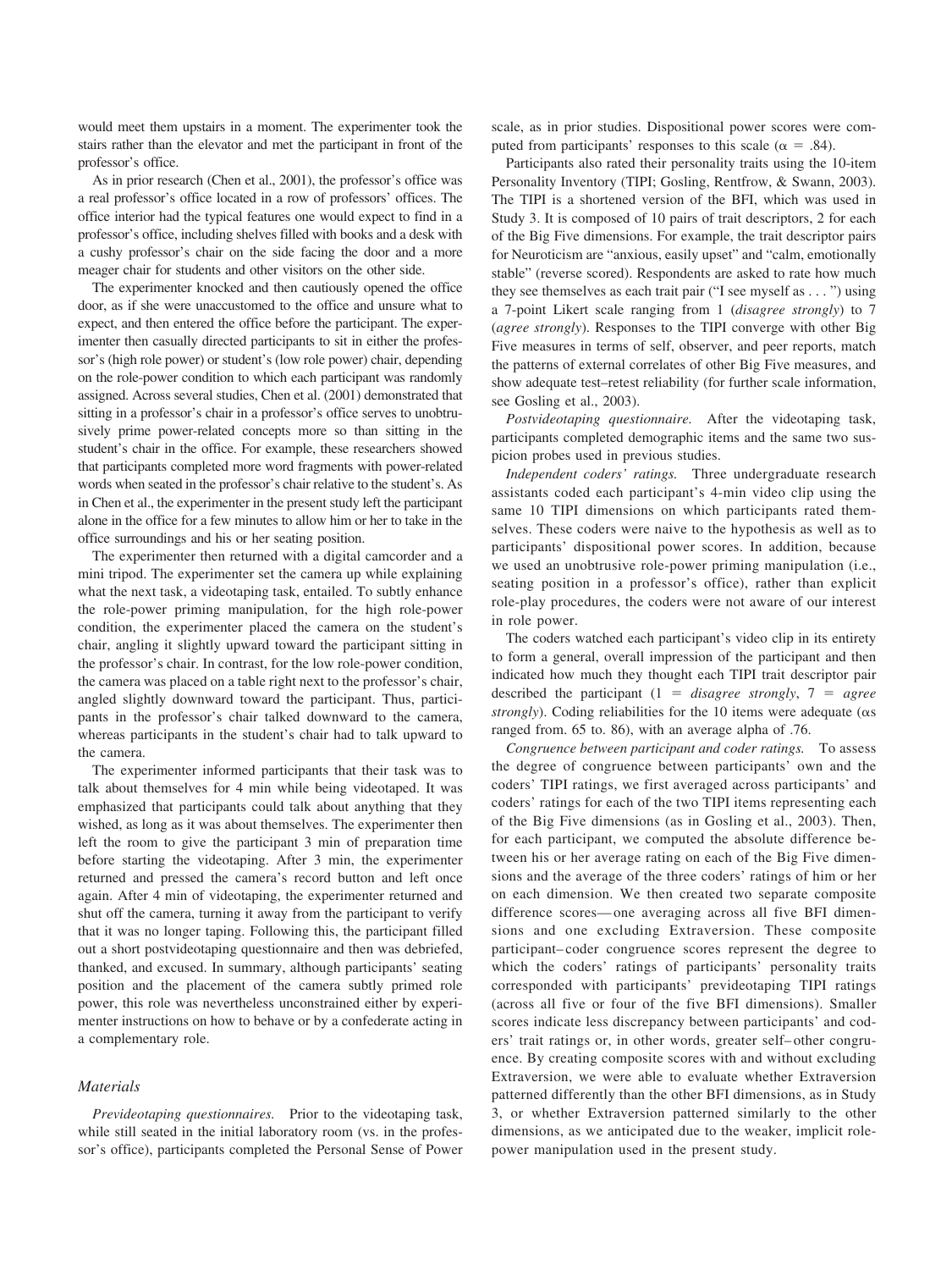## *Results*

No participant reported any awareness of our role-powerpriming manipulation, nor of our interest in power more broadly. However, we excluded 10 participants because they reported some general suspicion about the room change in their responses to the suspicion probes (e.g., "I'm not sure, but switching rooms seemed to be part of the experiment"). Five additional participants had to be excluded because their video clips were accidentally taped over  $(n = 2)$  or they refused to be videotaped  $(n = 3)$ . All analyses reported below were conducted on the remaining sample  $(n = 73)$ .

To test our dispositional-role power fit hypothesis, we first regressed participant– coder congruence scores, including all five BFI dimensions, onto dispositional power, role power, and their interaction. We focused on all five BFI dimensions in this initial analysis due to our expectation that our hypothesized fit effect should emerge across all dimensions, even power-related ones such as Extraversion. Neither the dispositional power nor role power effect was significant ( $p_s$  > .92) in this analysis, but the predicted interaction was ( $\beta = -.27, p < .05$ ). As Figure 4 shows, the interaction reflected a crossover pattern in support of our prediction. Namely, naive coders rated dispositionally high-power participants in a manner more congruent with participants' selfreported personality traits (i.e., smaller participant– coder scores) when they were seated in the professor's chair (high role power) relative to the student's chair (low role power), whereas the opposite pattern was true for dispositionally low-power participants, with the coders rating them in a manner more congruent with their self-reported personalities when they were seated in the low rolepower student's chair relative to the high role-power professor's chair. The simple effect of dispositional power approached significance in the high role-power condition ( $\beta = -.30, p = .06$ ) and not in the low role-power one ( $\beta = .24$ ,  $p = .17$ ), but once again the simple effects ran in opposing directions in the two role-power priming conditions, as predicted.

To evaluate the appropriateness of aggregating across all five BFI dimensions—that is, of including Extraversion in our key dependent measure—we conducted an analysis parallel to one of the analyses we reported in Study 3 that included BFI dimension as a repeated measures factor. This regression included dispositional power, role power, and BFI dimension as a two-level repeated measures factor comparing Extraversion with an aggregate of the other four BFI dimensions, along with all the relevant interaction terms. As expected, unlike in Study 3, the Dispositional Power  $\times$  Role Power  $\times$  BFI Dimension interaction was not significant in this analysis ( $p > .37$ ), indicating that Extraversion did not pattern significantly differently from the other four BFI dimensions, in line with our argument about the relatively weak role-power manipulation used in this study. Indeed, our critical Dispositional Power  $\times$  Role Power interaction was nearly identical when the composite participant– coder congruence score included Extraversion (as reported above) compared with when it did not ( $\beta = -.28, p < .05$ ).

Finally, analogous to the analyses done in Studies 2 and 3, to rule out the possibility that the predicted interaction reflected participants' or the coders' TIPI ratings alone, we regressed each set of ratings on dispositional power, role power, and their interaction. These analyses revealed no evidence of a fit pattern (i.e., no Dispositional  $\times$  Role Power interaction) for either participant or coder ratings ( $p_s$   $>$  .74 for the interaction). Thus, these additional analyses rule out the notion that the locus of this study's key finding lies in either participant or coder ratings alone, rather than in the congruence between these ratings.

#### *Discussion*

In summary, Study 4's findings addressed a methodological issue and at the same time replicated and extended the self– other congruence results of Studies 2 and 3 by using a different rolepower manipulation and by relying on the ratings of multiple outside observers rather than a single confederate. Moreover, Study 4 provided further support for our argument that the effect of fit on self-expression and self– other congruence is not likely to occur on dispositional dimensions related to highly structured and constraining manipulations of the basis of fit, but when the manipulation is weaker, fit effects should emerge for both fit-related and fit-unrelated dimensions. Consistent with this, in Study 4, in which a relatively weak role-power manipulation was used, we



*Figure 4.* Participant–coder congruence scores as a joint function of dispositional and role power (Study 4). Lower numbers indicate a greater likelihood that participants self-reported personality traits were discerned by independent coders.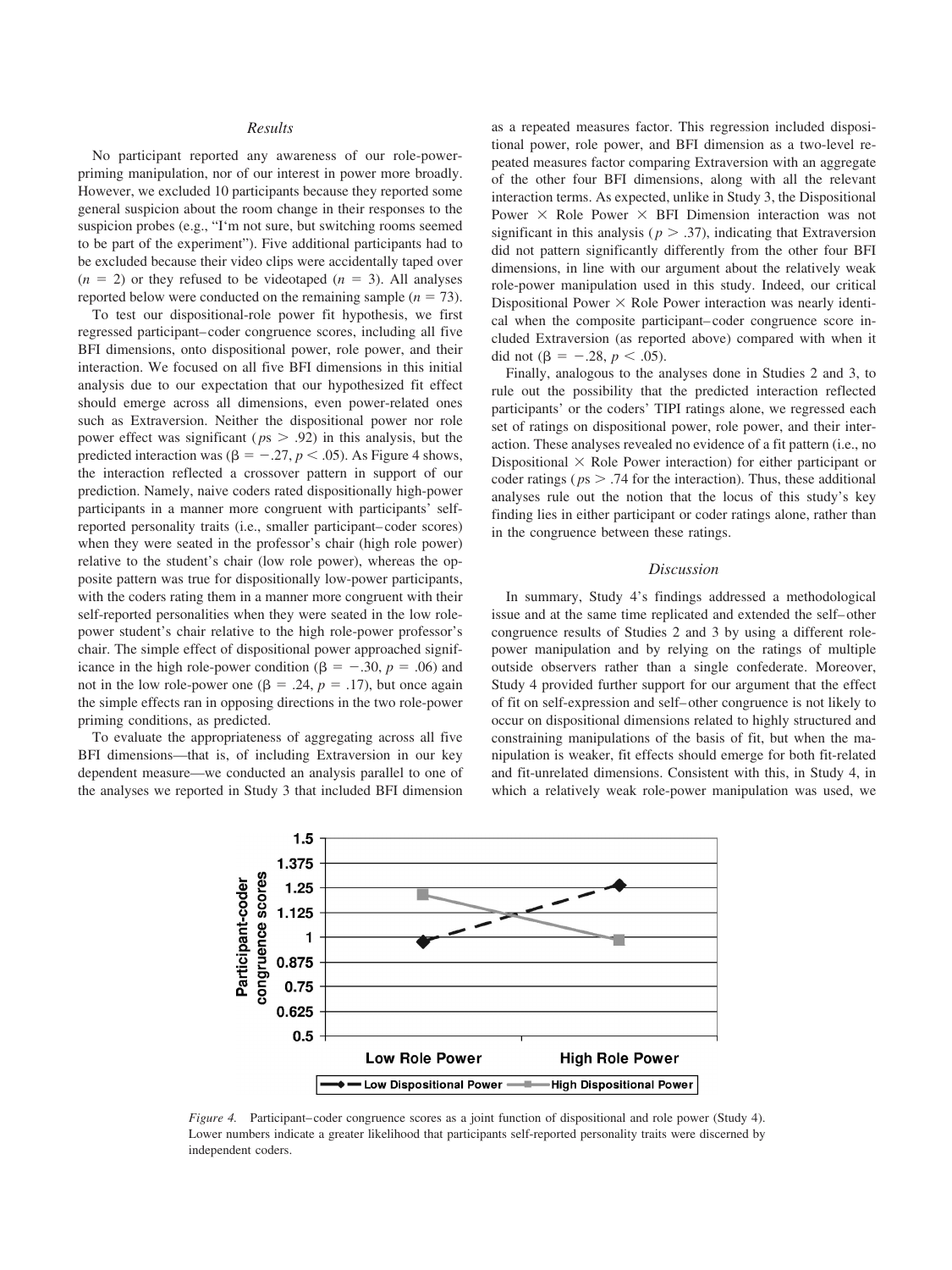demonstrated fit effects on self– other congruence across trait dimensions, including one related to power (i.e., Extraversion).

# General Discussion

Integrating the literatures on social power and P-E fit in a novel manner, we examined in the present studies the impact of fit between power-related aspects of the person and power-related aspects of the environment on self-expression and, in turn, the likelihood of self– other congruence—that is, of being judged by others in a manner congruent with one's self-reported states and traits. Our central hypothesis was that when people are asked to play a high- or low-power role that fits rather than conflicts with their dispositional beliefs about their capacity to influence others, they are more apt to express a wide array of their states and traits, thereby boosting their likelihood of being perceived in a selfcongruent manner across these states and traits.

As an initial step, Study 1 demonstrated that dispositional-role power fit was linked to higher reports of self-expression. Support for our self– other congruence hypothesis was found in Study 2. More specifically, when participants were randomly assigned to carry out a high- or low-power role that fit rather than conflicted with their dispositional beliefs about their capacity to influence others, the confederate was more likely to discern their selfreported emotional experiences during the interaction. Study 3 documented the generality of the effect of dispositional-role power fit on self– other congruence by linking such fit to having one's self-reported personality traits discerned by others. Finally, Study 4 replicated the results of the previous two studies using an implicit manipulation of role power and outside observers' ratings of participants rather than a single confederate's ratings.

# *Extending the Literature on Person–Environment Fit*

The P-E fit literature suggests that fit (or lack thereof) between aspects of the person and aspects of his or her environment has significant consequences, influencing outcomes such as job satisfaction, career stability, and academic achievement (for a review, see Walsh, Craik, & Price, 1992). Most pertinent to the present studies, research has also forged a link between P-E fit and self-expression. Specifically, Bettencourt and Sheldon (2001) found that reports of self-expression are greater to the degree that one's social role fits one's dispositions, because fitting roles give people the freedom and flexibility to act in accord with their "inner selves."

The present results cohere with this prior work, but extend it in several respects. First, we examined power as the basis of P-E fit. In doing so, our studies join a small but growing body of research on the effects of fit between power-related aspects of people and their environments (e.g., Josephs et al., 2006; van Laar et al., 1999). However, ours are the first to demonstrate the impact of power-based fit on not only self-expression but also self– other congruence.

Second, across studies, we assessed an array of emotions and traits, suggesting that the impact of fit extends to dimensions of the self that go beyond the characteristic (i.e., power) forming the basis of P-E fit. Such findings are consistent with the idea that people "personalize" their roles when carrying them out, expressing who they are in ways that go beyond role-related norms and requirements. In fact, our findings suggest that at times the effect of dispositional-role power fit may actually be obscured precisely on dimensions *related* to power. Specifically, in highly structured situations—in our case, created by a strong role-power manipulation—the role may essentially function as a "strong situation" (Mischel, 1973; Snyder & Ickes, 1985), obscuring individual differences and therefore interfering with people's ability to discern what others are "like" on dimensions closely related to their roles. In other words, because strong roles, whether manipulated or naturally occurring, force all people, regardless of their dispositions, to enact role-consistent behaviors, it is difficult to find fit effects on self-expression and self– other congruence on rolerelated dimensions. Consistent with this reasoning, we did not find fit effects on dimensions related to power in either Study 1 or Study 3— both of which used a strong role-power manipulation. In contrast, weaker roles, whether manipulated or naturally occurring, should be less likely to mask individual differences on dispositional dimensions relevant to the role at hand, therefore leaving room for the emergence of fit effects on self-expression and self– other congruence on these dimensions. Consistent with this, in Study 4, in which a subtle, implicit role-power manipulation was used, we found our hypothesized fit effect on self-other congruence across all dimensions, including one related to power (i.e., Extraversion).

# *Extending the Literature on the Link Between Social Power and Self-Expression*

The approach/inhibition model of power (Keltner et al., 2003), noted earlier, predicts that high power is associated with rewards and freedom, and hence elicits approach-related tendencies. In contrast, low power enhances sensitivity to threat and social constraint, and thus activates inhibition-related tendencies. As we described at the outset, some research suggests that such powerrelated approach and inhibition tendencies may manifest themselves in differing degrees of self-expression, with high power linked to a general tendency to express one's states and traits and low power associated with a diminished tendency to do so (e.g., Anderson & Berdahl, 2002; Chen et al., 2001; Hecht & LaFrance, 1998). How do our results relate to such findings and, more generally, the predictions that follow from the approach/inhibition model?

Although approach-related tendencies associated with high power may contribute to self-expression (whereas inhibitionrelated tendencies associated with low power may impede it), we have proposed that the fit between dispositional and situational power may have qualitatively different effects than would be predicted on the basis of a person's (high or low) level of power alone. In other words, self-expression and self-congruent perception by others may not always be a simple function of high or low levels of dispositional or role power, but rather may be a function of the match between one's dispositional and role power. Although significant or marginally significant main effects of dispositional and/or role power emerged in some of our studies, the most stable and consistent effect was the significant Dispositional  $\times$  Role Power interaction that we observed in every one of our studies. As such, our results conform to a P-E fit formulation rather than an approach/inhibition one, whereby the relation between dispositional and role power, not just their combined levels, matters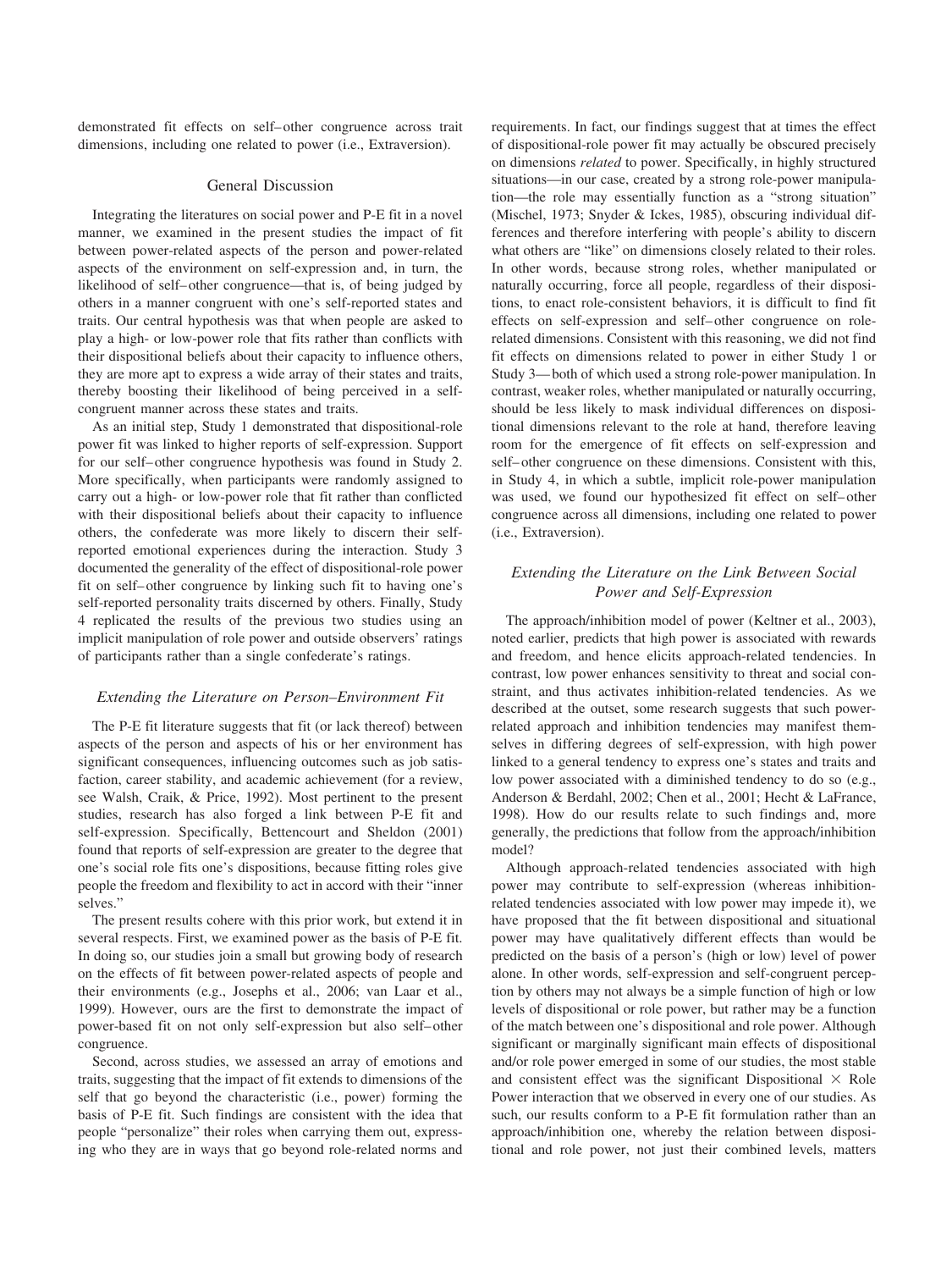(Kemmelmeier et al., 2005; Sidanius et al., 2003; van Laar et al., 1999). Although more research is needed before firm conclusions can be reached, at a minimum the present studies point to the importance of considering interactive effects of different sources of power. In this regard, our findings are consistent with Person  $\times$ Situation conceptualizations of behavior (e.g., English & Chen, 2007; Fournier, Moskowitz, & Zuroff, 2008; Mendoza-Denton & Mischel, 2007; Mischel & Shoda, 1995). Of course, P-E fit and approach/inhibition perspectives need not be mutually exclusive under certain circumstances, main effects for dispositional and role power may occur alongside their interactive ones.

# *Connections to the Person Perception Literature*

In addition to extending the P-E fit and power literatures, the present findings speak to the person perception literature—in particular, work by Funder and colleagues on the congruence or agreement between others' judgments and self-judgments of personality (Funder, 1995, 2003; Funder & Colvin, 1997). Funder's realistic accuracy model (RAM) specifies the various steps that are required in order for perceivers to make accurate personality judgments, defined as perceivers' judgments of individuals that are congruent with individuals' own self-judgments. The present findings are particularly pertinent to the first step of this model. This first step specifies that the individual being judged needs to act in a way that is relevant—that is, produced by and thereby diagnostic of—the personality trait being judged. Our results suggest that P-E fit may make this first step toward accurate personality judgments more likely to happen. The RAM also points to four moderators of congruence between perceivers' judgments and self-judgments of personality: good judge, good target, good trait, and good information. Our findings speak most directly to the idea that *good targets*— defined as targets who are easy to judge—increase self– other congruence. Specifically, our results suggest that P-E fit is one circumstance that enhances the ease with which a target can be judged and, accordingly, increases the accuracy of personality judgment.

# *Mediating Processes*

What are the underlying processes that account for our fit findings? In their work on the negative effects of a lack of fit or match between people's baseline testosterone levels and the status of their current position, Josephs et al. (2006) proposed that matching roles may buffer people against negative outcomes because they allow people to remain within their "status comfort zones" (p. 1001). Stated differently, people may experience roles that fit their testosterone levels (or, in our case, dispositional power levels) as more comfortable and familiar. Such subjective feelings of role comfort/familiarity may in turn breed a variety of positive outcomes, such as enabling people to perform better on cognitive tests (e.g., GRE exam) or allowing people to express themselves. As an initial exploration of the possibility that subjective feelings of role comfort/familiarity may mediate the impact of dispositional-role power fit on self-expression, in Study 1 we included several items assessing participants' feelings of comfort and familiarity with their assigned role—for example, "I felt comfortable in my role" and "I am not accustomed to being in the role I had to play" (reverse coded).

To first examine whether dispositional role-power fit was associated with feelings of comfort/familiarity, we regressed a composite of the role comfort/familiarity items ( $\alpha = .85$ ) onto dispositional power, role power, and their interaction. The role-power effect was significant ( $\beta = .21$ ,  $p < .05$ ) but was qualified by an interaction ( $\beta = .43$ ,  $p < .01$ ). High-power participants reported more comfort/familiarity when assigned to the high- relative to low-power role, whereas the opposite tendency was seen among dispositionally low-power participants. Next, to test whether role comfort/familiarity accounts for the effect of dispositional rolepower fit on self-expression that we found in Study 1, we first established that role comfort/familiarity was positively associated with self-expression ( $\beta = .66, p < .01$ ). We then regressed self-expression scores onto dispositional power, role power, their interaction, and standardized role comfort/familiarity scores. The Dispositional  $\times$  Role Power interaction was no longer significant  $(\beta = .11, t < 1, p = .33)$ , whereas role comfort/familiarity remained a significant predictor of self-expression ( $\beta = .62$ ,  $p <$ .01), suggesting that the latter mediated the effect of dispositionalrole power fit on self-expression. A Sobel test confirmed this finding  $(Z = 3.00, p < .01)$ .

These additional data in Study 1 are consistent with the notion that subjective feelings of role comfort/familiarity mediated the effect of dispositional-role power fit on self-expression. However, because we only assessed role comfort/familiarity in Study 1, these results should be viewed with caution. Indeed, other possible mediators exist. For example, one possible candidate is selfregulatory resources. Recent work indicates that having to present the self in a manner that conflicts with one's chronic, familiar way of presenting the self is taxing, depleting the pool of resources people have left over for subsequent self-regulatory tasks (Vohs, Baumeister, & Ciarocco, 2005). For example, after presenting themselves in a gender-inconsistent manner in an initial task, men and women performed worse on a subsequent self-regulatory task. Applied to the present studies, being forced to play a role (e.g., high-power role) that conflicts with one's chronic dispositions (e.g., low dispositional power) should deplete self-regulatory resources. As a result, people should exhibit default or automatic self-presentational tendencies. Wide-ranging research suggests that people have an automatic tendency to present the self favorably rather than accurately (e.g., Greenwald & Banaji, 1995; Paulhus & Levitt, 1987; Pelham, Carvallo, & Jones, 2005). This implies that if self-regulatory depletion does indeed occur when one's role conflicts with one's dispositional power, then such depletion should in turn be linked to not only lower self-expression but also lower self– other congruence. These are hypotheses that await examination.

# *Caveats and Future Directions*

*Low-power versus high-power roles.* Although we found the predicted crossover interaction pattern across all four studies, the simple effect of dispositional power was stronger in the highpower role condition than in the low-power role in three of the studies (Studies 1, 3, and 4). Why might this have occurred? One explanation may lie in the fact that although our role-power manipulation (in Studies 1–3) led participants assigned to the high-power role to report a significantly higher sense of power than those assigned to the low-power role, inspection of the means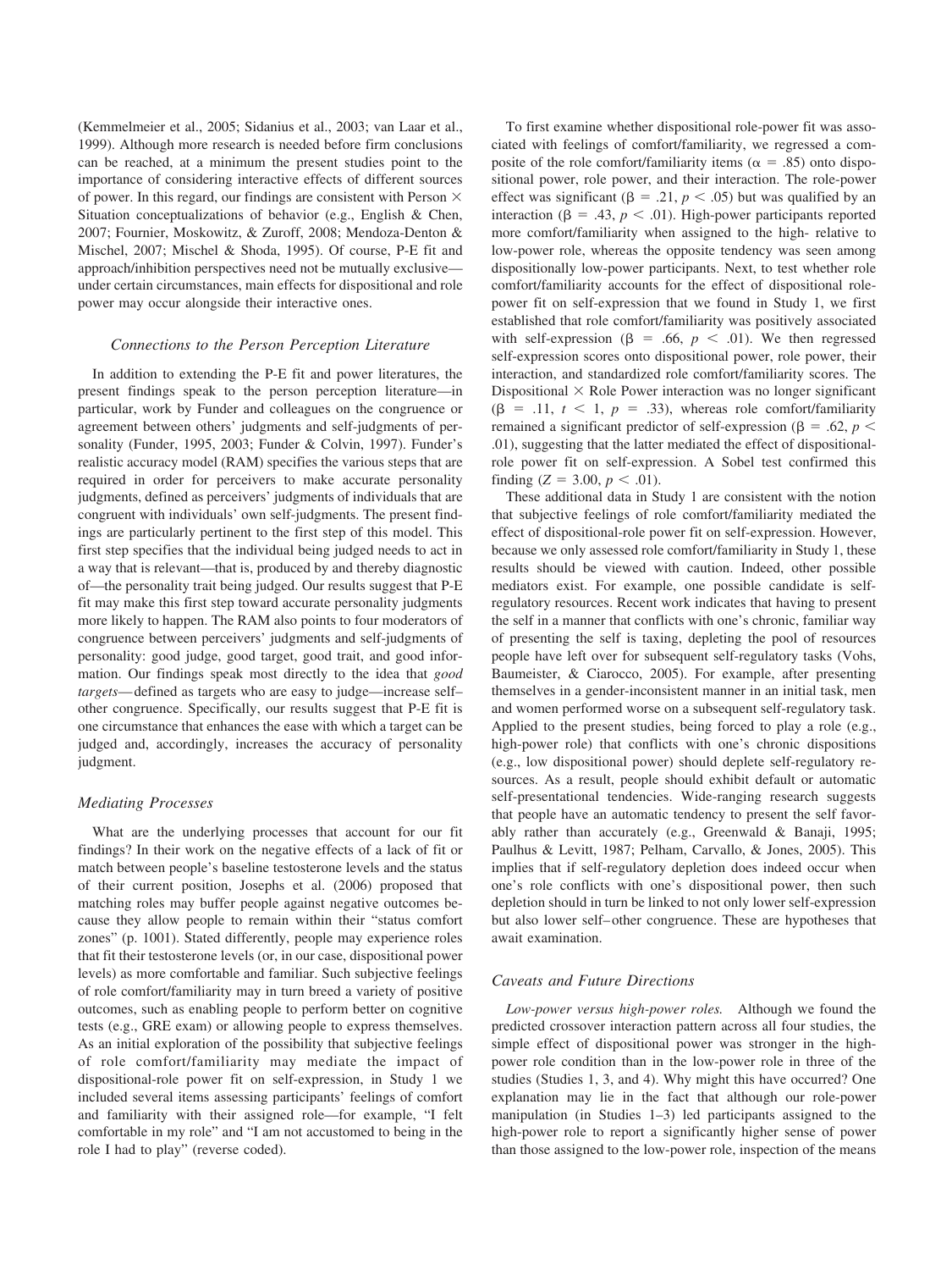on the manipulation-check composites reveals that participants in the low-power role did not feel as low in power  $(Ms = 5.08, 4.92,$ and 5.08 in Studies 1, 2, and 3, respectively) as participants in the high-power role felt high in power ( $Ms = 5.82, 5.65$ , and 5.61; ratings were made on a scale ranging from 1 to 7). This suggests that the low-power role may not have conflicted as much with dispositionally high-power participants' beliefs about their capacity to influence others as the high-power role conflicted with dispositionally low-power participants' beliefs. Conversely, lowpower roles may not have fit dispositionally low-power participants as well as high-power roles fit dispositionally high-power participants. To the extent that either or both of the above were the case, it would be more difficult to capture a significant fit (or misfit) effect among participants assigned to the low-power role. Of course, that we were able to find the predicted crossover pattern across four studies suggests that our low role-power manipulations were at least moderately effective.

Another possible explanation lies in the realities of the average person's role experience. Most people ascend to powerful roles only after spending time in low-power ones. This implies that low-power roles, because people have more practice at them, are more comfortable and familiar than high-power ones. As such, self-expression and self– other congruence may be less likely to be disrupted among dispositionally high-power people in mismatching but relatively practiced low-power roles, compared with dispositionally low-power people in mismatching and relatively unpracticed high-power roles. Of course, the weaker fit effect found in low- relative to high-power roles in Studies 1, 3 and 4 may be specific to our participant sample, which was composed of undergraduates who presumably have, on average, more experience with low-power than high-power roles. This speculation seems especially relevant to Study 3's low-power role— being an applicant for a campus organization—which is a role that many of our undergraduate participants are likely to have at least some if not considerable experience with, regardless of their dispositional power. Had participants with fairly balanced histories of experience with high- and low-power roles been examined, equally strong fit effects may have emerged across the two role conditions—a possibility that awaits explicit testing.

*Culture.* Another caveat has to do with the generally Western perspective we have taken on self-expression. Implicit to this perspective is the assumption that individuals have stable selves that are consistent across different contexts and roles. Thus, to express the self is to express stable, enduring aspects of the self. Yet, considerable research suggests there are cross-cultural differences in the nature of the self-concept (e.g., Markus & Kitayama, 1991) as well as in how stability and consistency in the selfconcept are defined (e.g., English & Chen, 2007), and in the meaning ascribed to self-concept stability and consistency (e.g., Kashima et al., 2004). For example, there is evidence that East Asians may define the self in more context- and role-specific terms than do Westerners (e.g., Cousins, 1989; Kanagawa, Cross, & Markus, 2001). Future research is needed to examine the implications of such cross-cultural differences for the present set of findings. For instance, for some individuals, self-expression under dispositional-role power fit circumstances may be derived more from being able to act in line with context-specific rather than stable self-aspects.

*Downstream consequences.* Finally, future work might examine the downstream intrapersonal and interpersonal consequences of the effects of dispositional-role power fit on self-expression and self– other congruence. For example, in terms of intrapersonal consequences, Bettencourt and Sheldon (2001) argued that the self-expression that fitting roles enable satisfies the psychological need for autonomy. More broadly, both self-expression (Sheldon, Ryan, Rawsthorne, & Ilardi, 1997) and self– other congruence (Swann & Pelham, 2002b) have been linked to the concept of *authenticity*, which generally refers to acting in accord with one's personal beliefs, values, and qualities. In turn, feelings of authenticity have been linked to higher subjective well-being (e.g., Sheldon et al., 1997). Applied to the present studies, this suggests that when a person's dispositional and role power fit, the higher selfexpression and self– other congruence that ensue may foster greater well-being.

In terms of interpersonal consequences, research on selfverification theory indicates that being verified by others—that is, perceived in a manner consistent with one's preexisting selfviews— has positive relationship implications. For instance, spouses report greater intimacy to the degree they verify one another's self-views (Swann, De La Ronde, & Hixon, 1994), and college roommates report greater interest in remaining roommates to the degree they verify each others' important self-views (Swann & Pelham, 2002a). This suggests that when people occupy roles that fit their power-related dispositions, the self– other congruence that results may breed more positive interactions, leading them to nurture these role relationships. On the flip side, mis-fitting roles might have negative consequences, such as when the failure to be perceived in a manner congruent with self-judgments leads individuals with low power-related dispositions to shun high-power roles, thereby sustaining existing power hierarchies. Overall, more work is needed to examine the full spectrum of psychological, behavioral, and interpersonal consequences of dispositional-role power fit.

# References

- Andersen, S. M., & Ross, L. (1984). Self-knowledge and social inference: I. The impact of cognitive/affective and behavioral data. *Journal of Personality and Social Psychology, 46,* 280 –293.
- Anderson, C., & Berdahl, J. L. (2002). The experience of power: Examining the effects of power on approach and inhibition tendencies. *Journal of Personality and Social Psychology, 83,* 1362–1377.
- Anderson, C., & Galinsky, A. D. (2006). Power, optimism, and risk-taking. *European Journal of Social Psychology, 36,* 511–536.
- Anderson, C., John, O. P., & Keltner, D. (2007). *The personal sense of power.* Manuscript in preparation.
- Anderson, C., John, O. P., Keltner, D., & Kring, A. M. (2001). Who attains social status? Effects of personality and physical attractiveness in social groups. *Journal of Personality and Social Psychology, 81,* 116 –132.
- Anderson, C., Keltner, D., & John, O. P. (2003). Emotional convergence between people over time. *Journal of Personality and Social Psychology, 84,* 1054 –1068.
- Berdhal, J. L., & Martorana, P. (2006). Effects of power on emotion and expression during a controversial group discussion. *European Journal of Social Psychology, 36,* 497–509.
- Bettencourt, B. A., & Sheldon, K. (2001). Social roles as mechanisms for psychological need satisfaction within social groups. *Journal of Personality and Social Psychology, 81,* 1131–1143.
- Caspi, A., & Bem, D. J. (1990). Personality continuity and change across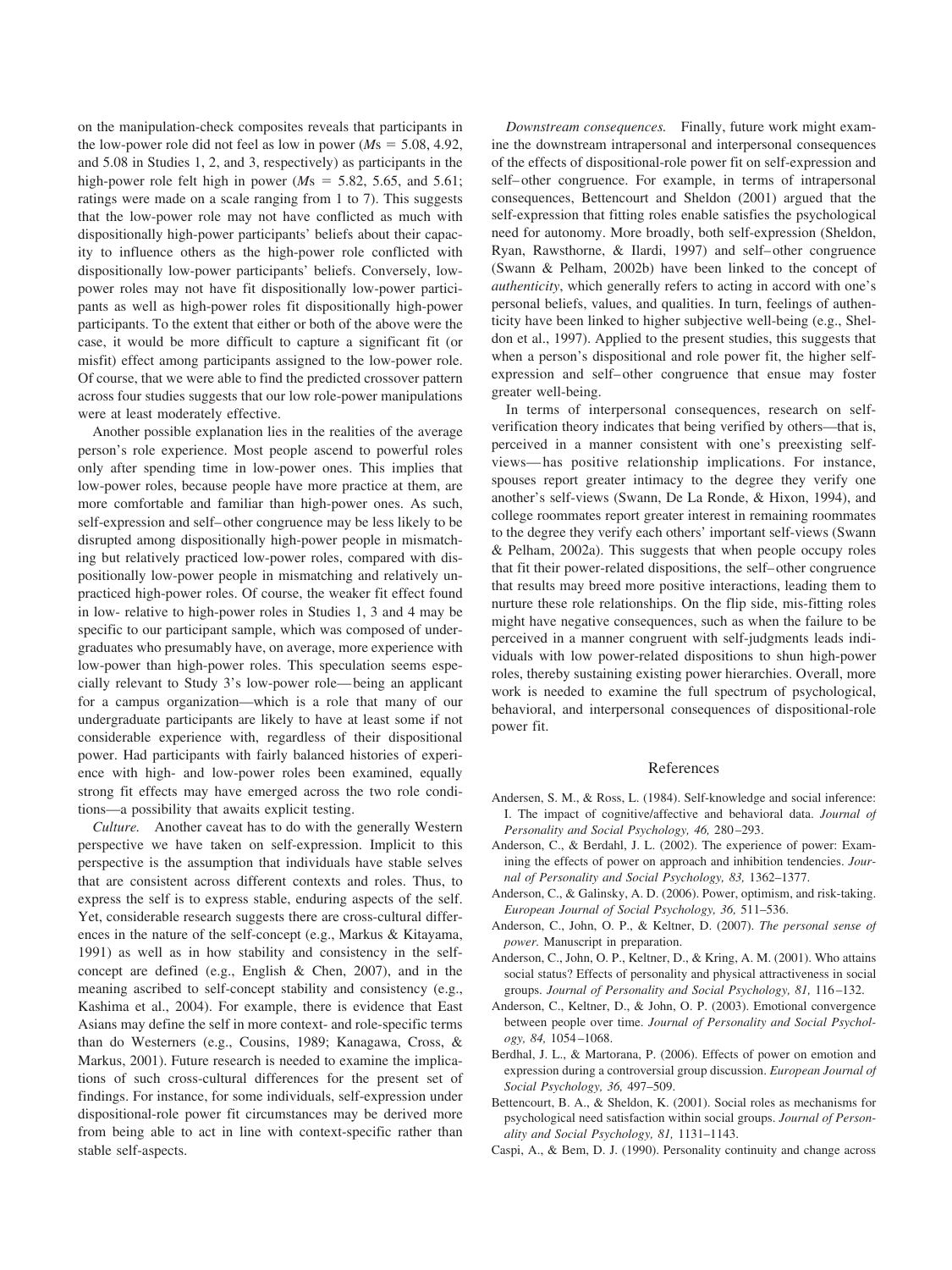the life course. In L. A. Pervin (Ed.), *Handbook of personality: Theory and research* (pp. 549 –575). New York: Guilford Press.

- Chatman, J. A. (1989). Improving interactional organizational research: A model of person-organization fit. *Academy of Management Review, 14,* 333–349.
- Chatman, J. A. (1991). Matching people and organizations: Selection and socialization in public accounting firms. *Administrative Science Quarterly, 36,* 459 – 484.
- Chen, S., Lee-Chai, A. Y., & Bargh, J. A. (2001). Relationship orientation as a moderator of the effects of social power. *Journal of Personality and Social Psychology, 80,* 173–187.
- Cousins, S. D. (1989). Culture and self-perception in Japan and the United States. *Journal of Personality and Social Psychology, 56,* 124 –131.
- Dovidio, J. F., Ellyson, S. L., Keating, C. F., Heltman, K., & Brown, C. E. (1988). The relationship of social power to visual displays of dominance between men and women. *Journal of Personality and Social Psychology, 54,* 233–242.
- Ellyson, S. L., & Dovidio, J. F. (1985). Power, dominance, and nonverbal behavior: Basic concepts and issues. In S. L. Ellyson & J. F. Dovidio (Eds.), *Power, dominance, and nonverbal behavior* (pp. 1–27). New York: Springer-Verlag.
- Emerson, R. M. (1962). Power dependence relations. *American Sociological Review, 27,* 31– 41.
- English, T., & Chen, S. (2007). Culture and self-concept stability: Consistency across and within contexts among Asian Americans and European Americans. *Journal of Personality and Social Psychology, 93,* 478 – 490.
- Fiske, S. T. (1993). Controlling other people: The impact of power on stereotyping. American Psychologist, 48, 621-628.
- Fiske, S. T., & Dépret, E. (1996). Control, interdependence and power: Understanding social cognition in its social context. In W. Stroebe & M. Hewstone (Eds.), *European review of social psychology* (Vol. 7, pp. 31– 61). Chichester, England: Wiley.
- Fournier, M. A., Moskowitz, D. S., & Zuroff, D. C. (2008). Integrating dispositions, signatures, and the interpersonal domain. *Journal of Personality and Social Psychology, 94,* 531–545.
- Funder, D. C. (1995). On the accuracy of personality judgment: A realistic approach. *Psychological Review, 102,* 652– 670.
- Funder, D. C. (2003). Toward a social psychology of person judgments: Implications for person perception accuracy and self-knowledge. In J. P. Forgas, K. D. Williams, & W. von Hippel (Eds.), *Social judgments: Implicit and explicit processes* (pp. 115–133). New York: Cambridge University Press.
- Funder, D. C., & Colvin, C. C. (1997). Congruence of others' and selfjudgments of personality. In R. Hogan, J. A. Johnson, & S. R. Briggs (Eds.), *Handbook of personality psychology* (pp. 617– 647). San Diego, CA: Academic Press.
- Galinsky, A. D., Gruenfeld, D. H., & Magee, J. C. (2003). From power to action. *Journal of Personality and Social Psychology, 85,* 453– 466.
- Goodwin, S. A., Gubin, A., Fiske, S. T., & Yzerbyt, V. Y. (2000). Power can bias impression processes: Stereotyping subordinates by default and by design. *Group Processes & Intergroup Relations, 3,* 227–256.
- Gosling, S. D., Rentfrow, P. J., & Swann, W. B., Jr. (2003). A very brief measure of the Big Five personality dimensions. *Journal of Research in Personality, 37,* 504 –528.
- Greenwald, A. G., & Banaji, M. R. (1995). Implicit social cognition: Attitudes, self-esteem, and stereotypes. *Psychological Review, 102,*  $4 - 27$ .
- Guinote, A. (2007). Power affects basic cognition: Increased attentional inhibition and flexibility. *Journal of Experimental Social Psychology, 43,* 685– 697.
- Guinote, A., Judd, C. M., & Brauer, M. (2002). Effects of power on perceived and objective group variability: Evidence that more powerful groups are more variable. *Journal of Personality and Social Psychology, 82,* 708 –721.
- Haley, H., & Sidanius, J. (2005). Person-organization congruence and the maintenance of group-based social hierarchy: A social dominance perspective. *Group Processes & Intergroup Relations, 8,* 187–203.
- Hall, J. A., & Friedman, G. B. (1999). Status, gender, and nonverbal behavior: A study of structured interactions between employees of a company. *Personality and Social Psychology Bulletin, 25,* 1082–1091.
- Hall, J. A., Horgan, T. G., & Carter, J. D. (2002). Assigned and felt status in relation to observer-coded and participant-reported smiling. *Journal of Nonverbal Behavior, 26,* 63– 81.
- Hecht, D. B., & LaFrance, M. (1998). License or obligation to smile: The effect of power and sex on amount and type of smiling. *Personality and Social Psychology Bulletin, 24,* 1332–1342.
- Henley, N. M., & LaFrance, M. (1984). Gender as culture: Difference and dominance in nonverbal behavior. In A. Wolfgang (Ed.), *Nonverbal behavior: Perspectives, applications, and intercultural insights* (pp. 351–371). Ashland, OH: Hogrefe & Huber.
- Holland, J. L. (1985). *Making vocational choices: A theory of vocational personalities and work environments.* Englewood Cliffs, NJ: Prentice Hall.
- Holland, J. L. (1996). Exploring careers with a typology: What we have learned and some new directions. *American Psychologist*, 51, 397-406.
- John, O. P., & Srivastava, S. (1999). The Big Five trait taxonomy: History, measurement, and theoretical perspectives. In L. A. Pervin & O. P. John (Eds.), *Handbook of personality: Theory and research* (2nd ed., pp. 102–138). New York: Guilford Press.
- Johnson, J. T., & Boyd, K. R. (1995). Dispositional traits versus the content of experience. Actor/observer differences in judgments of the "authentic self." *Personality and Social Psychology Bulletin, 21,* 375–383.
- Josephs, R. A., Sellers, J. G., Newman, M. L., & Mehta, P. H. (2006). The mismatch effect: When testosterone and status are at odds. *Journal of Personality and Social Psychology, 90,* 999 –1013.
- Kanagawa, C., Cross, S., & Markus, H. (2001). "Who am I?" The cultural psychology of the conceptual self. *Personality and Social Psychology Bulletin, 27,* 90 –103.
- Kashima, Y., Kashima, E., Farsides, T., Kim, U., Strack, F., Werth, L., et al. (2004). Culture and context-specific self: The amount and meaning of context-sensitivity of phenomenal self differ across cultures. *Self and Identity, 3,* 125–141.
- Keltner, D., Gruenfeld, D. H., & Anderson, C. (2003). Power, approach, and inhibition. *Psychological Review, 110,* 265–284.
- Keltner, D., Van Kleef, G. A., Chen, S., & Kraus, M. W. (2008). A reciprocal influence model of social power: Emerging principles and lines of inquiry. In M. P. Zanna (Ed.), *Advances in experimental social psychology* (Vol. 40, pp. 151–192). San Diego, CA: Academic Press.
- Kemmelmeier, M., Danielson, C., & Basten, J. (2005). What's in a grade? Academic success and political orientation. *Personality and Social Psychology Bulletin, 31,* 1386 –1399.
- Kipnis, D. (1972). Does power corrupt? *Journal of Personality and Social Psychology, 24,* 33– 41.
- Lachterman, B., & Meir, E. I. (2004). The impact of work setting congruence on well-being. *Journal of Career Assessment, 12, 150-168*.
- Langner, C. A., & Keltner, D. (2008). Social power and emotional experience: Actor and partner effects within dyadic interactions. *Journal of Experimental Social Psychology, 44,* 848 – 856.
- Lee-Chai, A. Y., & Bargh, J. A. (2001). *The use and abuse of power: Multiple perspectives on the causes of corruption.* Philadelphia: Psychology Press.
- Markus, H., & Kitayama, S. (1991). Culture and the self: Implications for cognition, emotion, and motivation. *Psychological Review, 98,* 224 – 253.
- Mast, M. S., & Hall, J. A. (2003). Anybody can be a boss but only certain people make good subordinates: Behavioral impacts of striving for dominance and dominance aversion. *Journal of Personality, 71,* 871– 891.